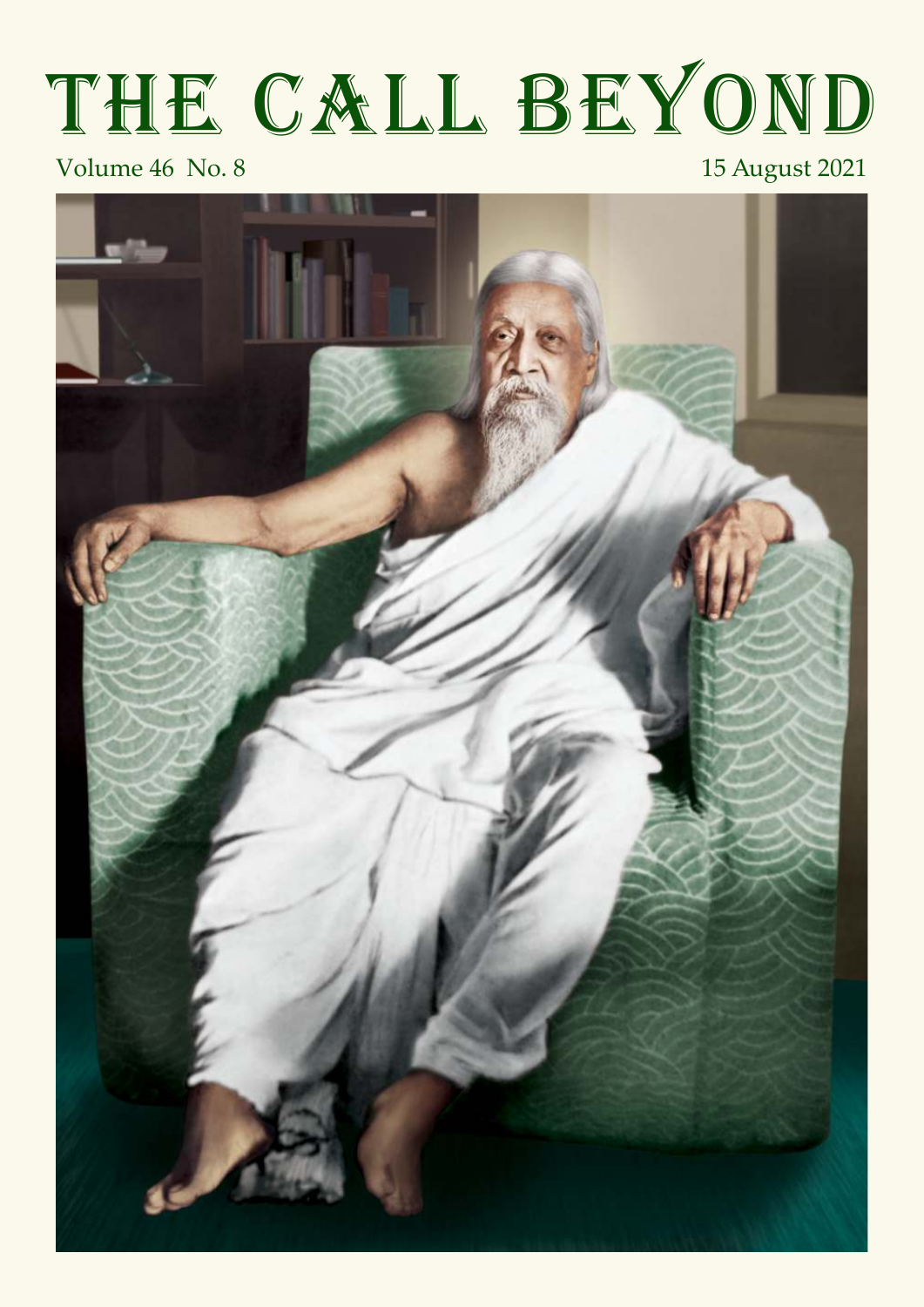#### **Highlights**

**The Master of Mass Movements … … Page 6 Three Conditions for Divine Living … … Page 16 Reflections on Introspection … … Page 20**



An Online Publication of SRI AUROBINDO ASHRAM - DELHI BRANCH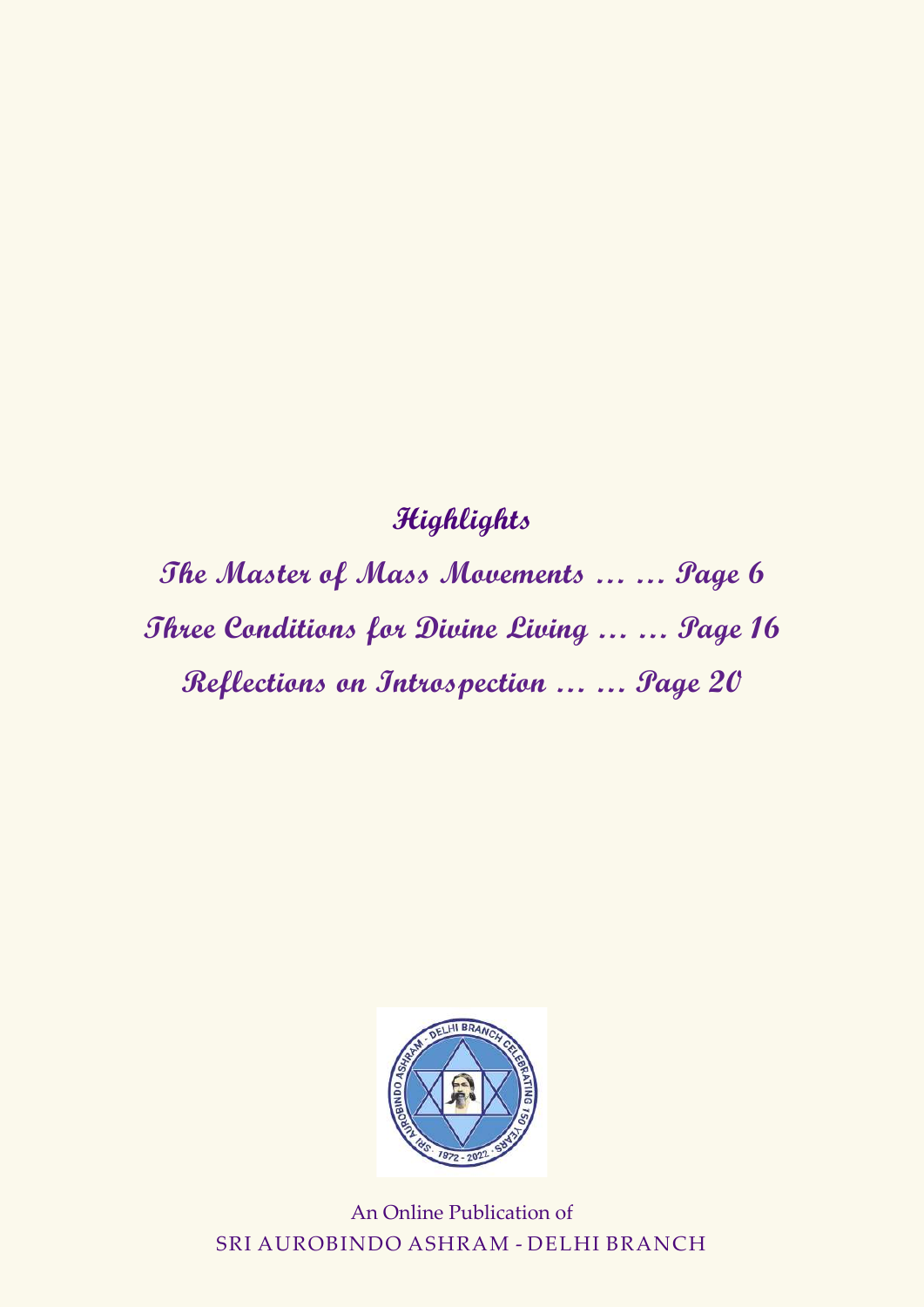# Contents

| celebrating 150 years                                                                                                                                                           |
|---------------------------------------------------------------------------------------------------------------------------------------------------------------------------------|
| Unprecedented and Unparalleled                                                                                                                                                  |
| editorial                                                                                                                                                                       |
| The Master of Mass Movements                                                                                                                                                    |
| <i>readers write</i>                                                                                                                                                            |
| We Love To Hear From You. .<br>. 11<br>المناطق المناطق                                                                                                                          |
| homage<br>Tributes to Sri Aurobindo. N<br>.12                                                                                                                                   |
| springboard                                                                                                                                                                     |
| Akanksha Fulfilled<br>.13                                                                                                                                                       |
| words of the mother<br>His Presence is Enough.<br>.15<br>$\frac{1}{2} \left( \frac{1}{2} \right) \frac{1}{2} \left( \frac{1}{2} \right) \frac{1}{2} \left( \frac{1}{2} \right)$ |
| words of the master                                                                                                                                                             |
| Three Conditions for Divine Living.<br>. 16                                                                                                                                     |
| twenty-five years ago<br>From a Bhakta.                                                                                                                                         |
| kidzkorner                                                                                                                                                                      |
| may i help you                                                                                                                                                                  |
| Reflections on Introspection20                                                                                                                                                  |
| <i>inspiration</i>                                                                                                                                                              |
| The Joy of Sharing22                                                                                                                                                            |
| appreciation                                                                                                                                                                    |
| Feedback and Encouraging Words. 23                                                                                                                                              |
| notice board                                                                                                                                                                    |
| Contact us<br>24                                                                                                                                                                |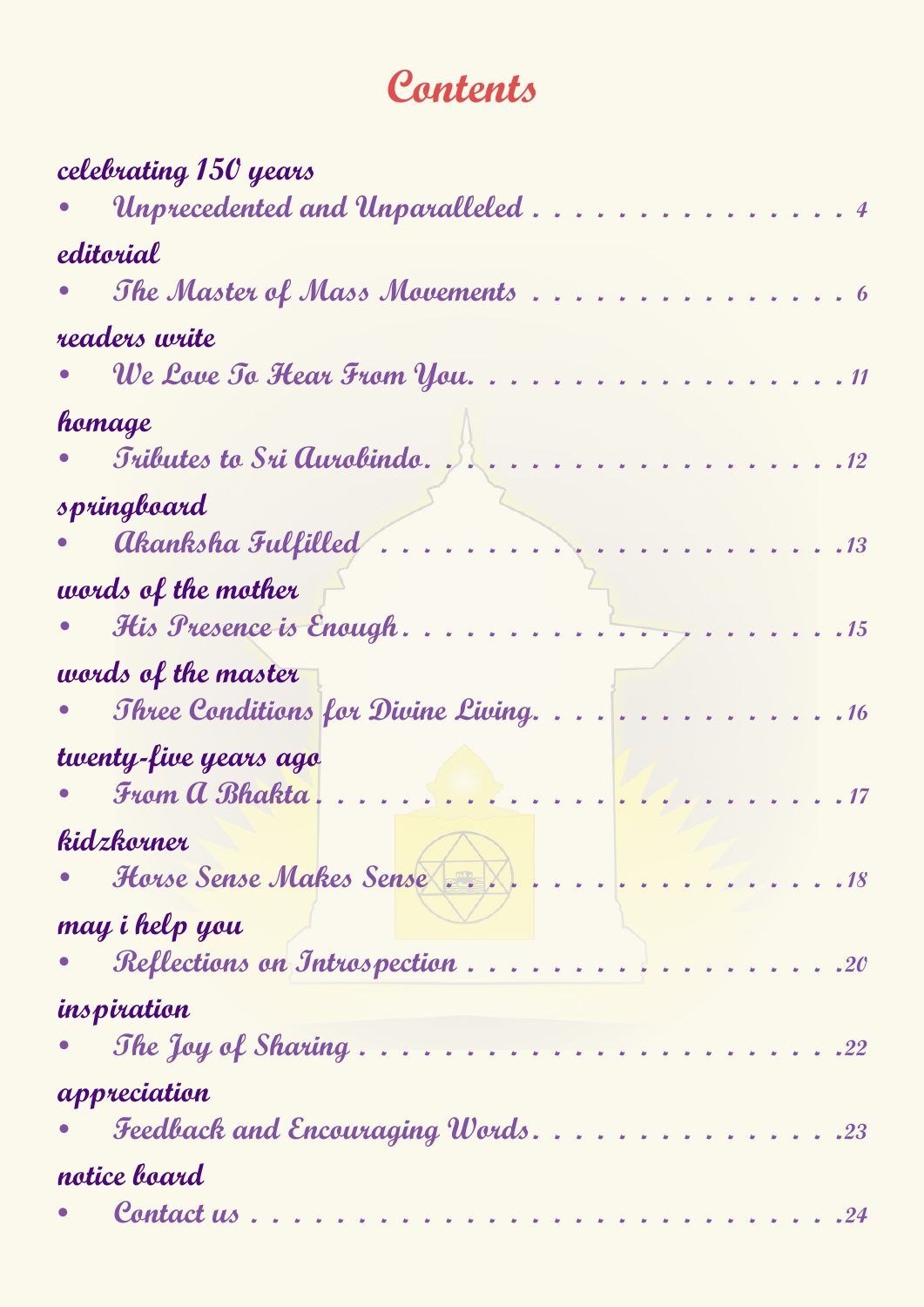

#### **Unprecedented and Unparalleled**

*Hard is the world-redeemer's heavy task; The world itself becomes his adversary, Those he would save are his antagonists; The world is in love with its own ignorance, Its darkness turns away from the saviour light, It gives the cross in payment for the crown. Sri Aurobindo, 'Savitri', Book 6, Canto 2, lines 400-405*

Saying that Sri Aurobindo was a spiritual master with a difference would be a gross understatement. Left by his father in England at the age of seven for 'further studies', he stayed there for 14 years, surprising his professors at Cambridge with his exemplary scholarship. Upon his return to India, he spent another almost 14 years at Baroda (now Vadodara), during which, apart from his official duties as a teacher in Baroda College, he wrote fiery articles to arouse the youth of the country against the British rule, and also taught himself Sanskrit. He mastered Sanskrit so well that he could read, understand and get into the spirit of the ancient Indian scriptures in their original. The next phase in his life was his brief but intense and pace-setting immersion in the freedom struggle. In less than five years, he defined the goal of the freedom movement: *poorna swaraj* (total self-rule), and worked out the blue-print for attaining the goal. It took a divine intervention to pull him out of the freedom struggle, and to show him the true mission of his life, which was to give the world that wisdom which only he could give and the world badly needed. He fulfilled that mission too during his 40-year stay in Pondicherry (now Puducherry) with the same ardour and thoroughness with which he had worked for the freedom of the country. A perfect synthesis of the East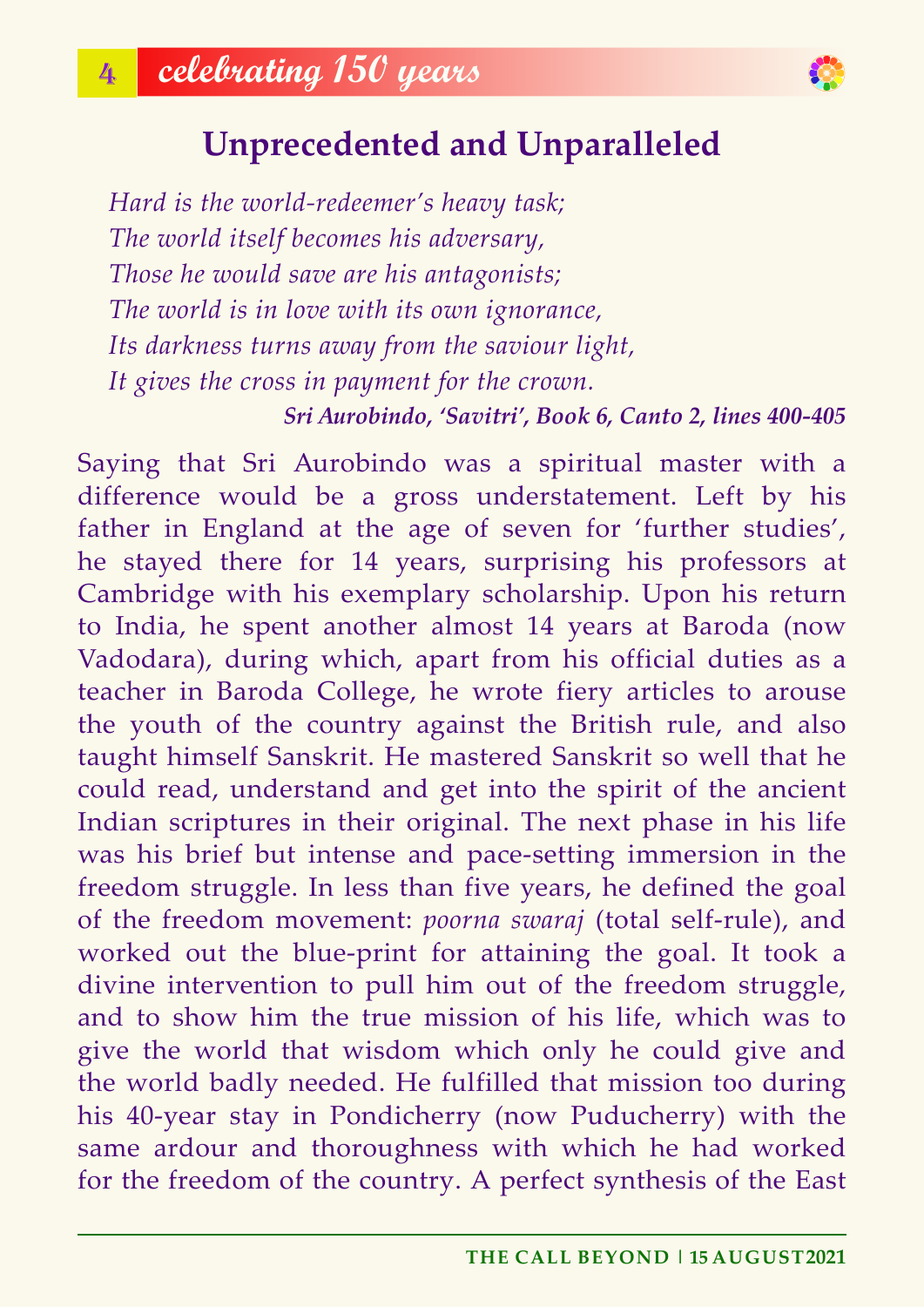# 5 **celebrating 150 years**



and the West; the intellect of a genius; exceptional writing skills used extensively as a journalist, poet and philosopher; and the spiritual capacity of a *maharshi* (great seer) – it is a combination totally unprecedented in history, and unlikely to be repeated in the near future. On top of that, he was joined by his spiritual collaborator, The Mother, who spent about 50 years giving a practical shape to his philosophy at Sri Aurobindo Ashram, Pondicherry. The perfect collaboration of two spiritual masters more alike than Sri Aurobindo and the Mother also has no parallel in history. Their vision was a new world order based on love inspired by oneness, and Their goal was a world free from misery and suffering. The Call Beyond has the privilege of doing its wee bit towards the realisation of this goal during the 150th Birth Anniversary of Sri Aurobindo and the 75th Anniversary of India's Independence by highlighting for its readers a few drops from the ocean of Sri Aurobindo's teachings.



*Logo designed by SACAR, Pondicherry*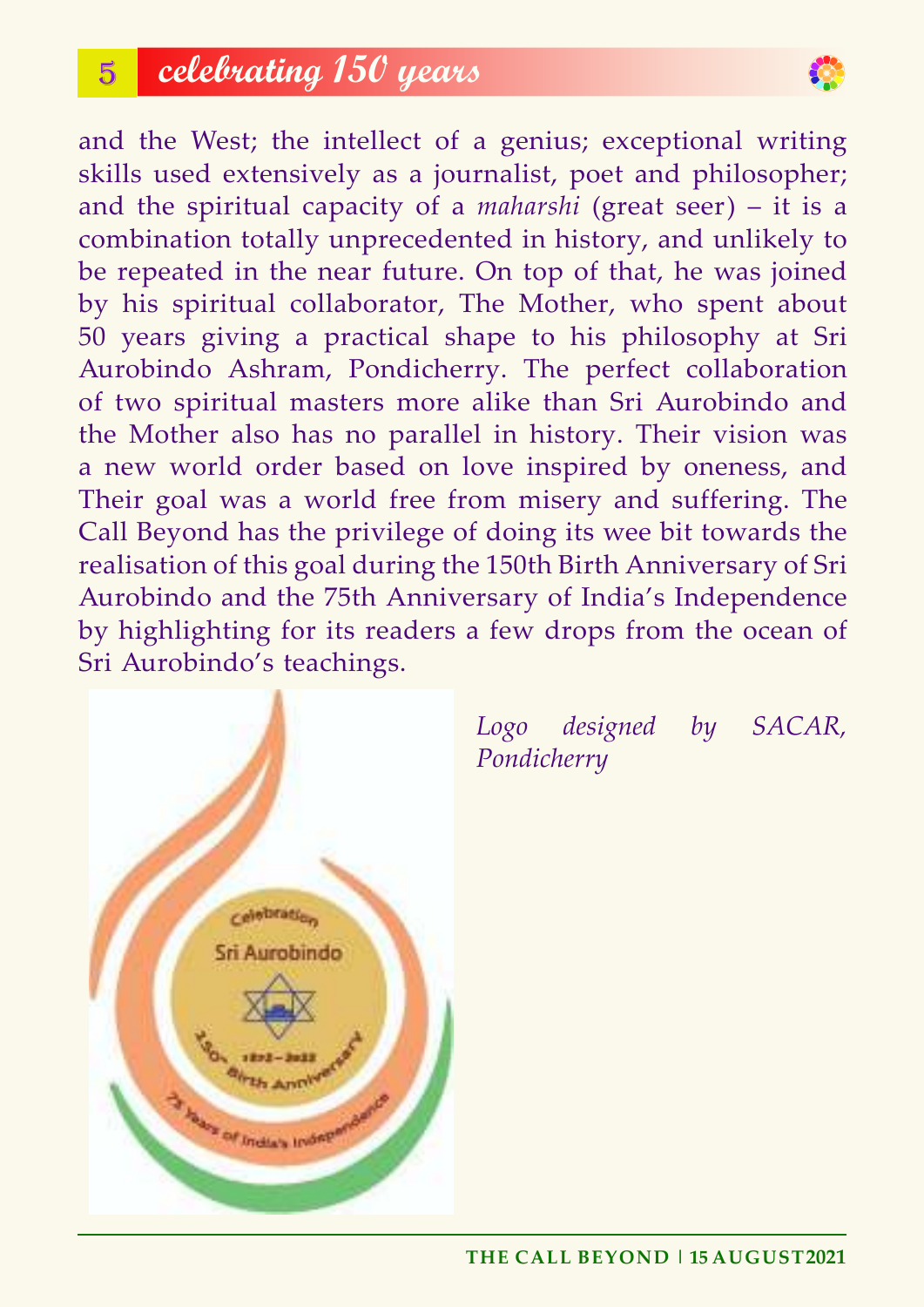

#### **The Master of Mass Movements**

*Thus shall the earth open to divinity And common natures feel the wide uplift, Illumine common acts with the Spirit's ray And meet the deity in common things. Sri Aurobindo ('Savitri', Book 11, lines 1424-1427)*

Many have felt drawn to Sri Aurobindo because of the reputation of his works, particularly *Savitri* and *The Life Divine*. They pick up one of these books with great expectations. When they start reading, they wonder whether what they are reading is really English, because they can make nothing out of it. If it is an intellectual feast or highway to heaven that they were expecting, they either give up in frustration, or start looking for someone who can 'explain' the books to them. They may finally conclude that Sri Aurobindo's teachings are for only a select few. Nothing can be farther from the truth. While the language in which Sri Aurobindo has written is appreciated for its elegance and poetic quality by very few, his teachings are for everybody. The core of his teachings is to bring spirituality into daily life. He calls our life "a tranquil pilgrimage" in which all our acts help us and all events are signs that guide us towards "timeless peace" ('Savitri', Book 6, Canto 1, lines 708-717). His succinct message for a meaningful life is to acknowledge our oneness, which in turn would inspire love: "to feel love and oneness is to live," says he in 'Savitri' (Book 12, line 320). These are teachings with a mass appeal and are meant for mass consumption. Whether as a freedom fighter, or as a spiritual master, Sri Aurobindo was for the masses, and aimed at mass movements.

As a freedom fighter, he galvanized the youth of the country through his pithy, witty and sometimes sarcastic writings.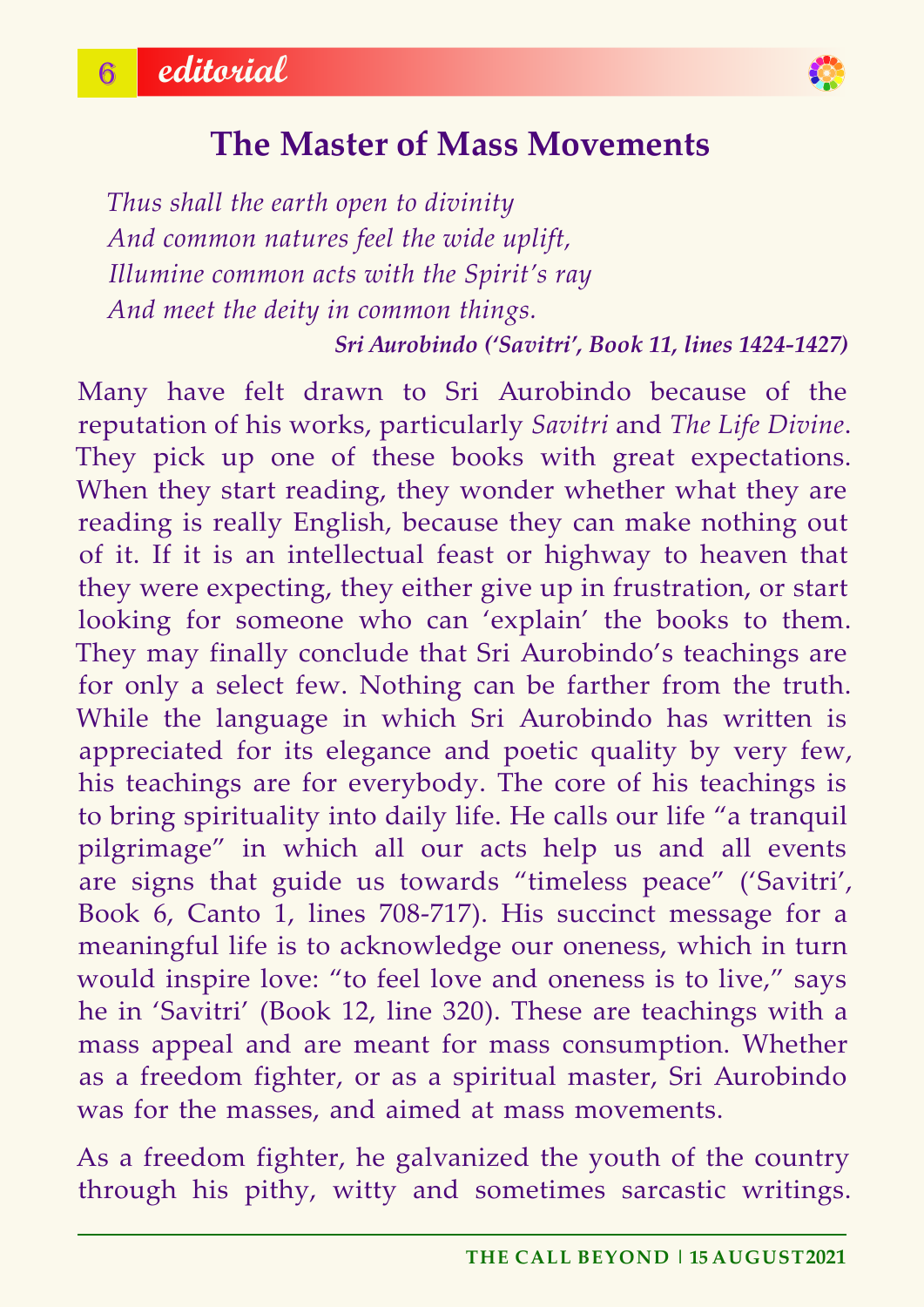# 7 **editorial**



He gave the youth a clear and concrete cause to work for with passion, dedication and commitment. The result was that Sri Aurobindo was already being seen as a leader of the freedom movement before he jumped headlong into it in 1905. During the brief period (1905-1910) that he was in the thick of the freedom struggle, he set before the nation the goal of total self-rule (*poorna swaraj*), and worked out a detailed blueprint of action for the same.

He continued to inspire the youth years after he stepped out of the movement for political freedom and went away to Pondicherry in 1910 to work for spiritual freedom of the human race. Netaji Subhash Chandra Bose writes that after Sri Aurobindo had gone away to Pondicherry, Sri Aurobindo's *"letters would pass rapidly from hand to hand, especially in circles interested in spirituality-cum-politics. In our circle usually somebody would read the letter aloud and the rest of us would enthuse over it. In one such letter Arabindo wrote, 'We must be dynamos of the divine electricity so that when each of us stands up, thousands around may be full of the light – full of bliss and Ananda.' We felt convinced that spiritual enlightenment was necessary for effective national service."*

The blueprint that Sri Aurobindo had drawn for achieving the goal of *poorna swaraj* included passive resistance, which consisted of boycott in five different spheres: economic, educational, judicial, executive and social. The essence of passive resistance was to attack the key areas which needed the cooperation of the people to enable the British to rule them. By refusing this cooperation, even without doing anything illegal, it was possible to make it difficult and unprofitable for the British to rule us. For example, economic boycott implied rejection of goods manufactured abroad, and the conscious and exclusive use of only what is made in India, or the Swadeshi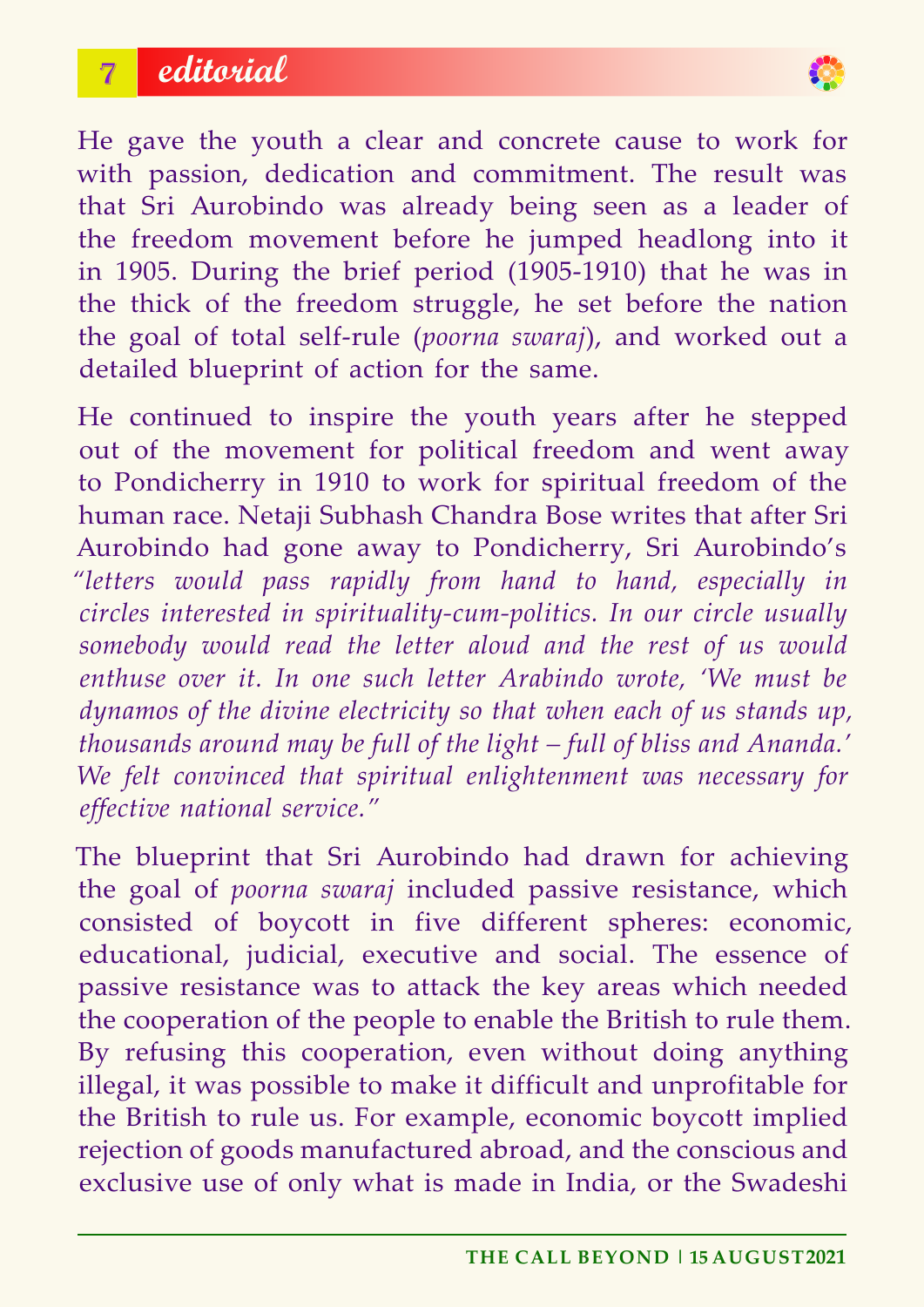

movement. The British used India as a reservoir of cheap raw material and as a huge market for finished products made in Britain. The swadeshi movement, if it was joined by the masses, could deal a severe blow to the economic exploitation of India. So effective was Sri Aurobindo's participation in the freedom struggle that the British rulers were shaken up, considered him the most dangerous among the freedom fighters, and used every opportunity to nab him. During his year-long imprisonment from 1908-1909, the British Government resorted to unprecedented repression. As a result, when Sri Aurobindo was acquitted in 1909, he found that the enthusiasm for freedom had been rudely but successfully suppressed. Further, he had discovered during his stay in prison that, noble though the freedom struggle was, the true mission of his life was something much wider and deeper. Therefore, he declared in 'An Open Letter to My Countrymen' on 31 July 1909 that "All great movements wait for their Godsent leader…" and that the nation "must wait for the man who is to come." This was a prophetic statement. Sri Aurobindo had ceased to look upon himself as the "God-sent leader" for the freedom movement. About a decade later, Mahatma Gandhi emerged as that "God-sent leader." Making liberal use of the blueprint prepared by Sri Aurobindo, Gandhiji turned the struggle into a mass movement. As a follow-up of the divine intervention that had shown Sri Aurobindo the mission of his life during his imprisonment, now Sri Aurobindo received another command from the Divine, in response to which he went to Pondicherry in April 1910.

After 1910, Pondicherry became his 'cave of tapasya' (concentration). In 1914, Sri Aurobindo started sharing his spiritual insights with the world through a monthly journal the *Arya. The Life Divine* was one of his major works that resulted from his writings in the *Arya*. His epic poem, *Savitri,*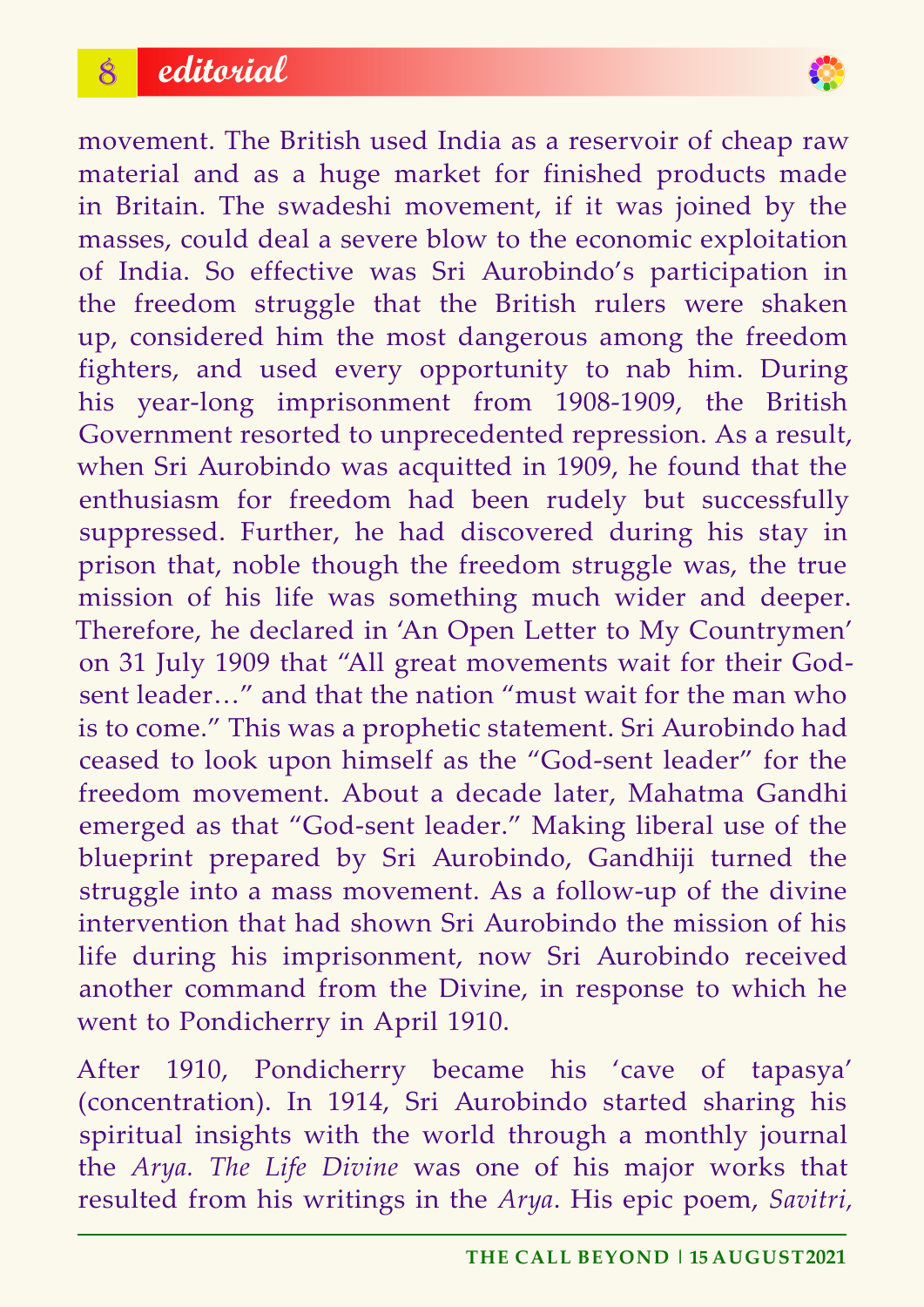# 9 **editorial**



which is more a scripture than literature, was developed over a period of several decades and wrapped up only shortly before he left his body in 1950. By the standards that prevailed in English literature about a 100 years ago, Sri Aurobindo wrote in a language that was both immaculate and impeccable. Each word, and even comma, was chosen with attention to precision and beauty. Even his prose reads like poetry. But languages and literary styles change with time. Further, the subjects on which Sri Aurobindo wrote are deep, his vision was vast, and his consciousness was at a peak that most of us cannot approach. Today it takes exceptional mastery of the English language and a reasonably high level of consciousness to get into the spirit of his works; and this combination is rare. That is why his works are difficult to understand, but reduced to their essentials, his teachings are for everybody. Sri Aurobindo wanted the freedom of India to be a mass movement; he also wanted spiritual progress to be a mass movement. Unlike traditional spirituality that has been guiding individuals towards their personal spiritual salvation, Sri Aurobindo brought the entire human race within the scope of his mission. His vision was that, individuals living apparently ordinary lives could use everyday actions and events as vehicles for spiritual progress. His spirituality demanded not renunciation of ordinary life but living it in an extraordinary manner. Further, he believed that the human consciousness had reached a point in evolution from where it could take off to a higher level. A rise in consciousness leads to a change in behaviour, a change from an egodriven personality towards a love-driven personality. The evolutionary pressure would make large numbers walk the path that would take them from a separative consciousness towards a consciousness of oneness. As these numbers multiply, the average human consciousness would rise,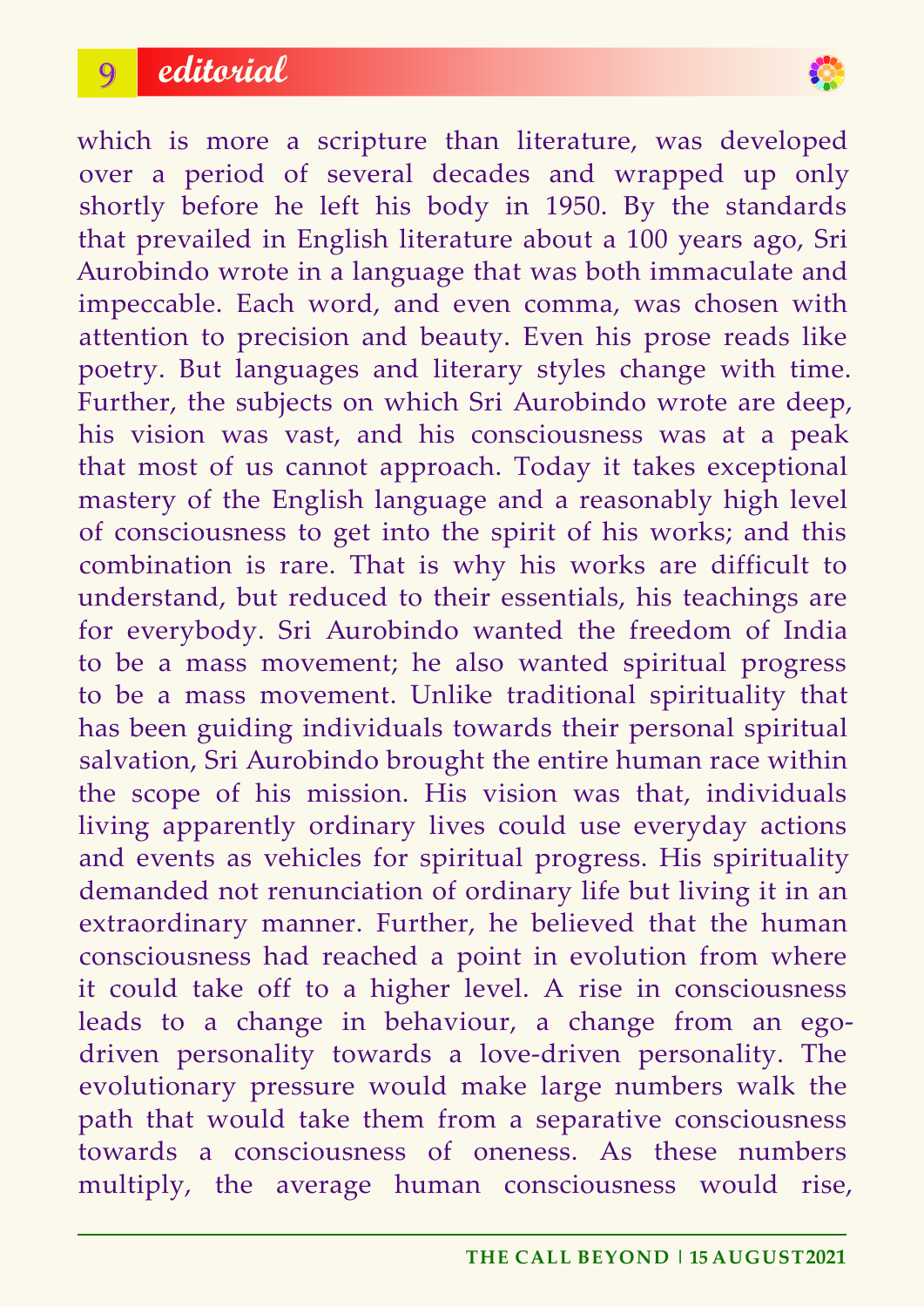# 10 **editorial**



thereby leading to a perceptible shift in the typical human nature. Sri Aurobindo's mission was to inspire the masses to contribute to this massive project, which may be termed the 'project consciousness'. That would be the ultimate solution to the misery and suffering that is taken as an inevitable part of human life. Thus, Sri Aurobindo's mission was nothing short of transformation of human nature, thereby making the world a much better place to live in. Sri Aurobindo was a Master who always had the masses in mind. He worked for all of us. He gave us a mission. He told us how we could contribute to the mission. Now it is all up to us. With Eternity at its disposal, the Divine is not in a hurry. The work will in any case be done.

*A few shall see what none yet understands; God shall grow up while the wise men talk and sleep; For man shall not know the coming till its hour And belief shall be not till the work is done.*

*Sri Aurobindo ('Savitri', Book 1, Canto 4, lines 338-341)*

*August 15 is both Sri Aurobindo's birthday and India's Independence Day. In 2022, August 15 will be Sri Aurobindo's 150th Birth Anniversary and the 75th Anniversary of India's Independence. Starting with this issue, till the issue of 15 August 2023, 'The Call Beyond' would make a special effort to take Sri Aurobindo to the people all over the world, for giving whom a better future, Sri Aurobindo worked all his life.* 

*A mutual debt binds man to the Supreme: His nature we must put on as he put ours; We are sons of God and must be even as he: His human portion, we must grow divine. Our life is a paradox with God for key.*

*Sri Aurobindo ('Savitri', SABCL Edition, p. 67)*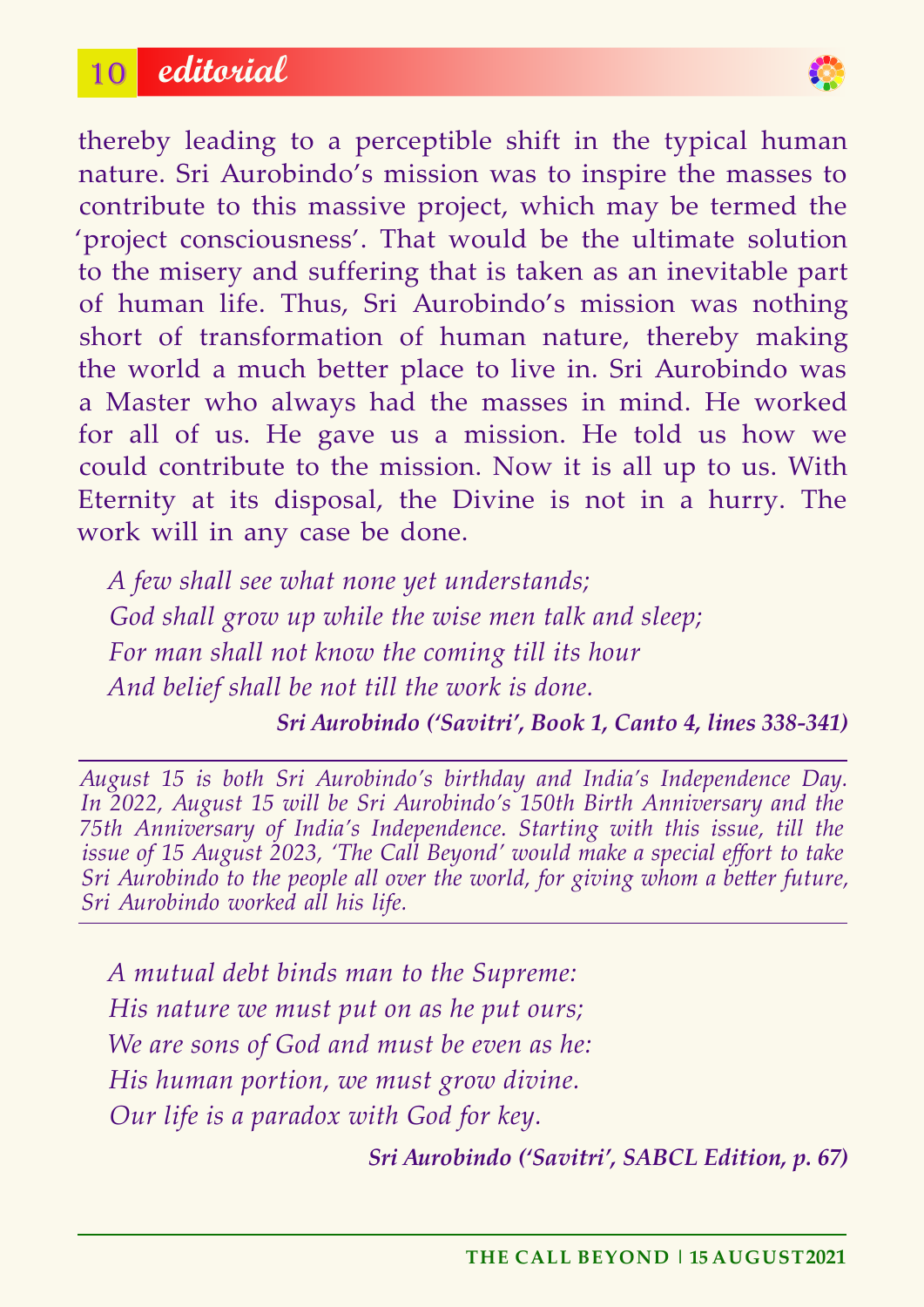

#### **We love To hear From you**

Dear Sir,

It's lovely to receive this magazine. I enjoy reading it. I would like to continue receiving it. *Sandhya (Thadani)*

*(in an e-mail dated 17 July 2021)*

Dear Ramesh ji

Happy to see The Call Beyond in its present format. It has come out well. Of course, please feel free to use any of my existing articles as you wish. I will send you some new ones from time to time.

Loving regards *Alok (Pandey) (in an e-mail dated 20 July 2021)*



*The Divine can lead, He does not drive. There is an internal freedom permitted to every mental being called man to assent or not to assent to the Divine leading.*

*Sri Aurobindo (Quoted by Dilip Kumar Roy in 'Among the Great', p. 200)*

*Thy servitudes on earth are greater, king, Than all the glorious liberties of heaven. Sri Aurobindo ('Savitri', SABCL Edition, p. 686)*

*Escape, however high, redeems not life. Sri Aurobindo ('Savitri', SABCL Edition, p. 448)*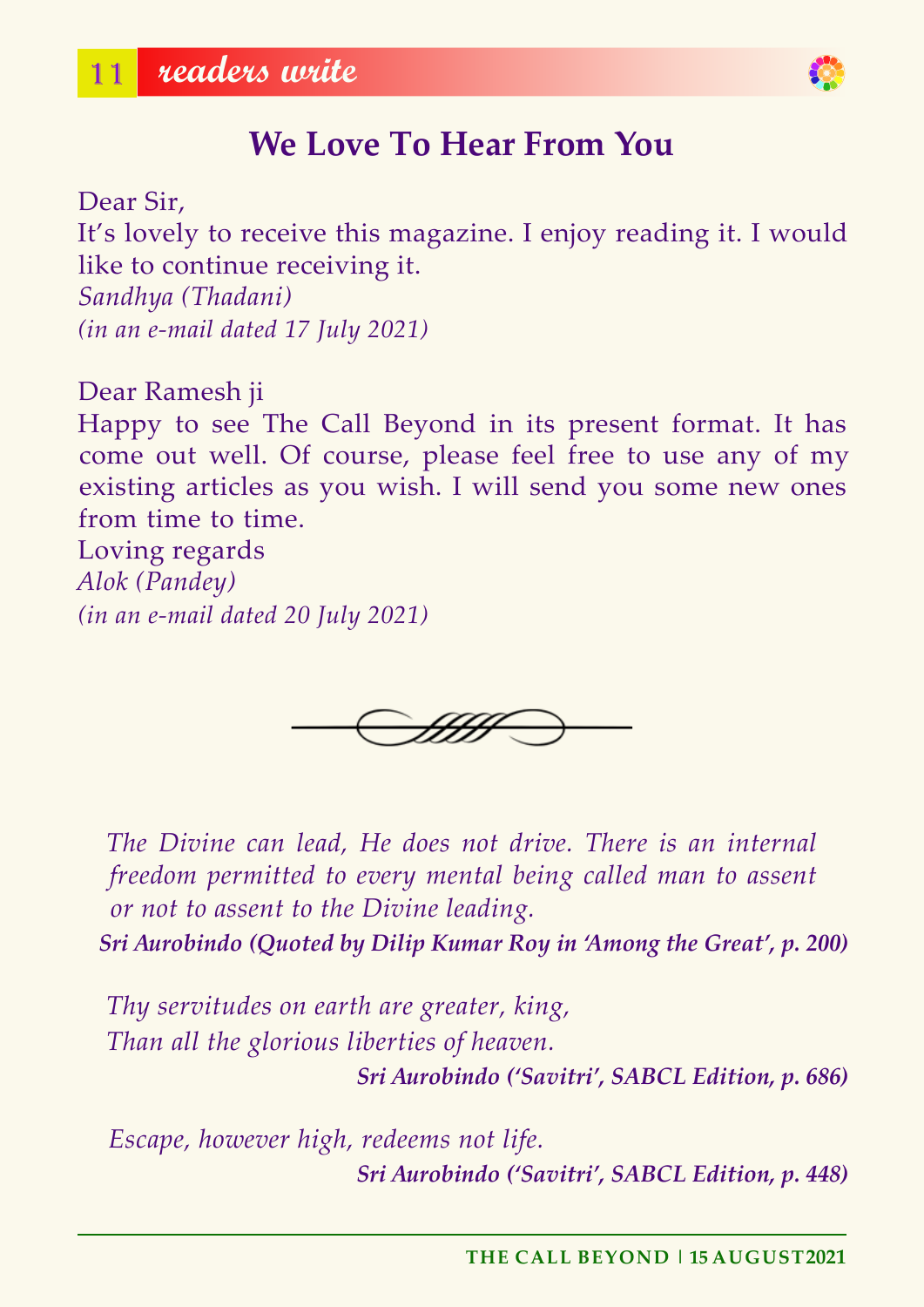

### **Tributes to Sri Aurobindo**

*No tribute paid to Sri Aurobindo can do justice to him, but here is a small selection attempted by some eminent persons:*

"… long after the controversy will be hushed in silence, long after this turmoil, this agitation will have ceased, long after he is dead and gone, he will be looked upon as the poet of patriotism, as the prophet of nationalism and lover of humanity. Long after he is dead and gone, his words will be echoed and re-echoed, not only in India, but across distant seas and lands." *Deshbandhu Chittaranjan Das*

"At the very first sight I could realize that he [Sri Aurobindo] ... had accumulated within him a silent power of inspiration … I said to him, 'you have the Word and we are waiting to accept it from you. India will speak through your voice, Hearken to me." *Rabindranath Tagore* 

 "In my undergraduate days Aurobindo Ghose was easily the most popular leader of Bengal despite his voluntary exile and absence since 1910. … When I came to Calcutta in 1913, Sri Aurobindo was already a legendary figure. … [Aurobindo's] letters would pass rapidly from hand to hand, specially in circles interested in spirituality-cum-politics. In our circle usually somebody would read the letter aloud and the rest of us would enthuse over it. … We felt convinced that spiritual enlightenment was necessary for effective national service." *Netaji Subhash Chandra Bose*

 "In all humility of devotion, I hail Sri Aurobindo as the sole sufficing genius of the age. He is more than the hero of a nation. He is amongst the Saviours of humanity, who belong to all ages and all nations, the Sanatanas, who leaven our existence with their eternal presence, whether we are aware of it or not." *Sir C.R. Reddy, Vice-Chancellor, Andhra University*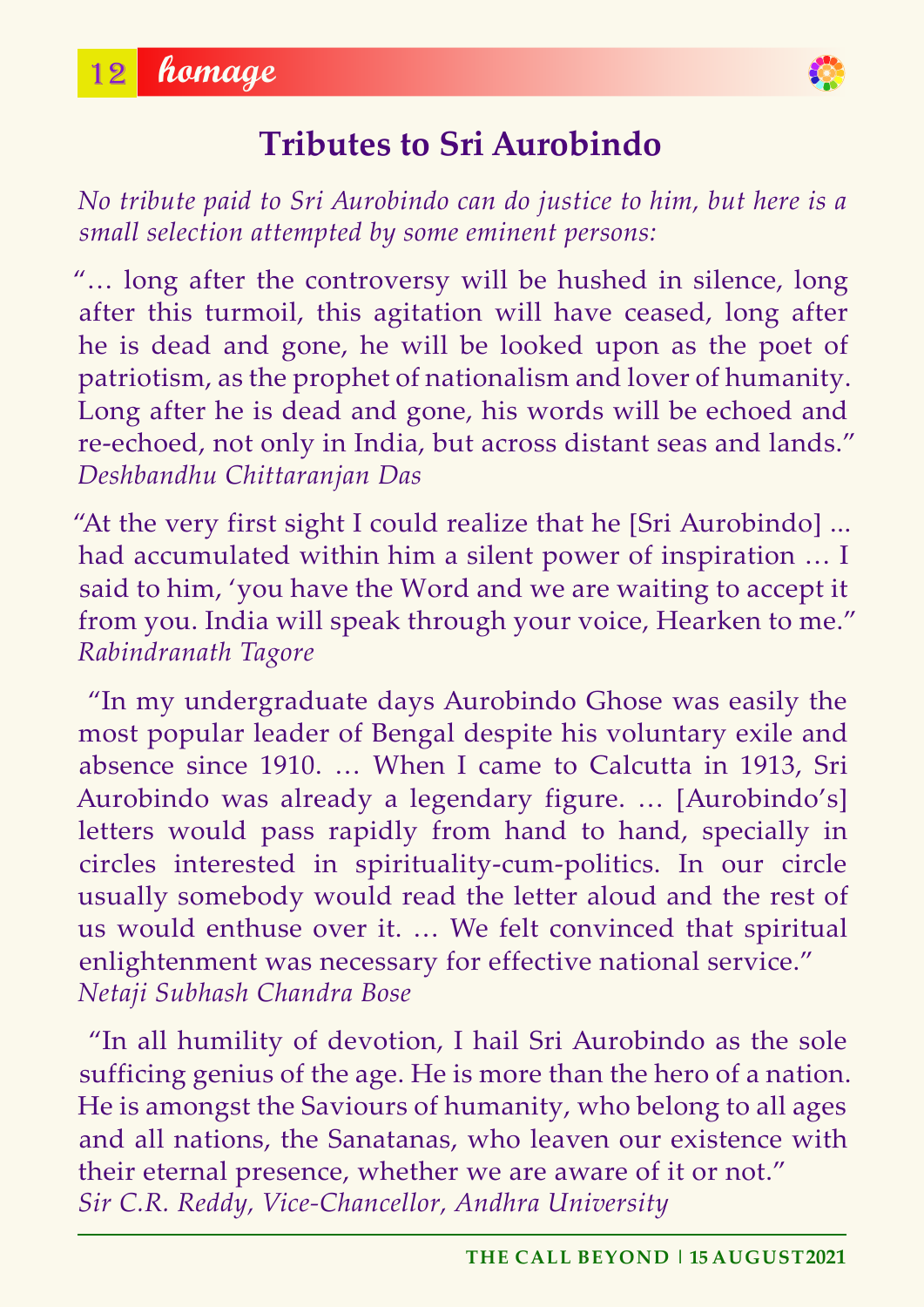## 13 **springboard**



*Many a bud never bloom for want of care. The country is full of budding young people handicapped by the environment in which they grow up, which prevents them from realizing their full potential. Sri Aurobindo Ashram – Delhi Branch has had the privilege of nurturing thousands of such boys and girls, and also the joy of seeing them bloom. In this column, we shall bring you stories of the difference that the Ashram made to their lives.* 

## **Akanksha Fulfilled**

Akanksha (literally, ambition) came to the Ashram with many dreams and aspirations in 2014. She has moved on enough in just seven years to feel her ambitions fulfilled. Here is her story in her own words:



My name is Akanksha Kala. I come from village Kaindul Malla in the Pauri Garhwal district of Uttarakhand. I joined Sri Aurobindo Ashram – Delhi Branch in October 2014 as a vocational trainee in the tailoring department. After finishing my 6-month course, seeing my interest and abilities in sports, I was given opportunities

to develop in that area. After gaining some competence in sports, I was sent to The Mother's International School to assist the Sports Teacher in teaching children from the Nursery through the Fifth grade. Besides conducting classes in fun games, 'minor' games, hula hoops, yoga, PT, aerobics and building human pyramids, I also learnt the other hidden aspects of teaching such as planning activities and events, and tracking the progress of each child. I helped in the planning and implementation of drama workshops and modules on creative art and craft. I made several visits to the Ashram's Nainital centre, Van Niwas, where I got involved in activities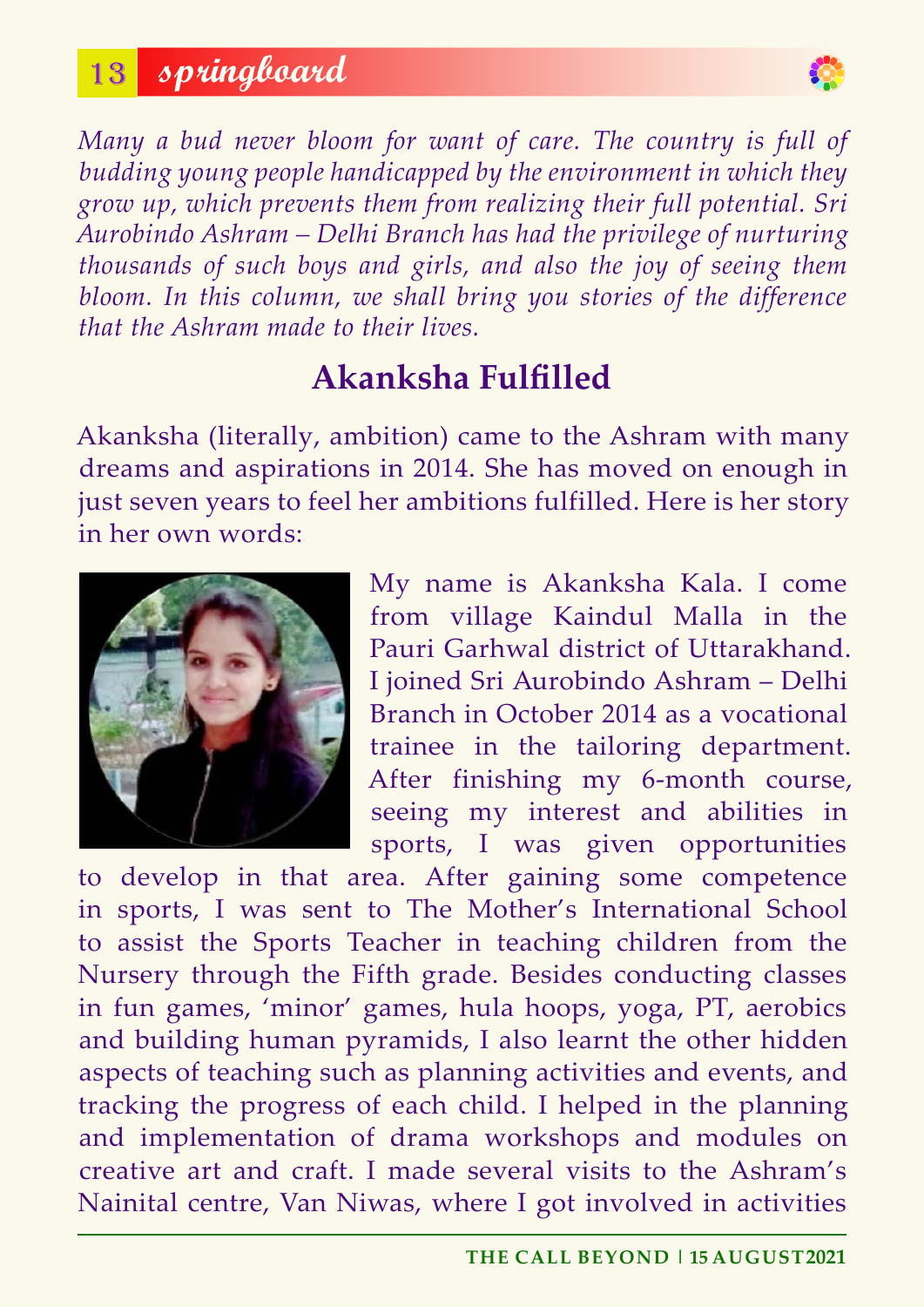## 14 **springboard**



such as rock climbing, rappelling, trekking, river crossing and adventure sports. I learnt, and conducted these events under supervision for 13-23 year olds attending Youth Camps there.



*Rappelling*

The Ashram office also provided me some opportunities to pick up computer skills, and photocopying and scanning of documents. I also learnt making diyas and candles. I could go on and on. The Ashram is really a great place to become an allrounder, while maintaining a focus on what one really enjoys and is good

at. My focus continued to be on sports. And, at the right time, I was fortunate to get the job of a Physical Education teacher in the Primary Section of Heritage Experiential Learning School, Gurugram.





*At the Heritage Experiential Learning School*

I am grateful to the Sri Aurobindo Ashram – Delhi Branch, especially Tara Didi, Vijay Didi, Hira Bhaiya and Jayanto Sir for teaching me so many things and always encouraging and supporting me. It is only because of the support and guidance that I got at the Ashram that I have been able to achieve so much in seven short years.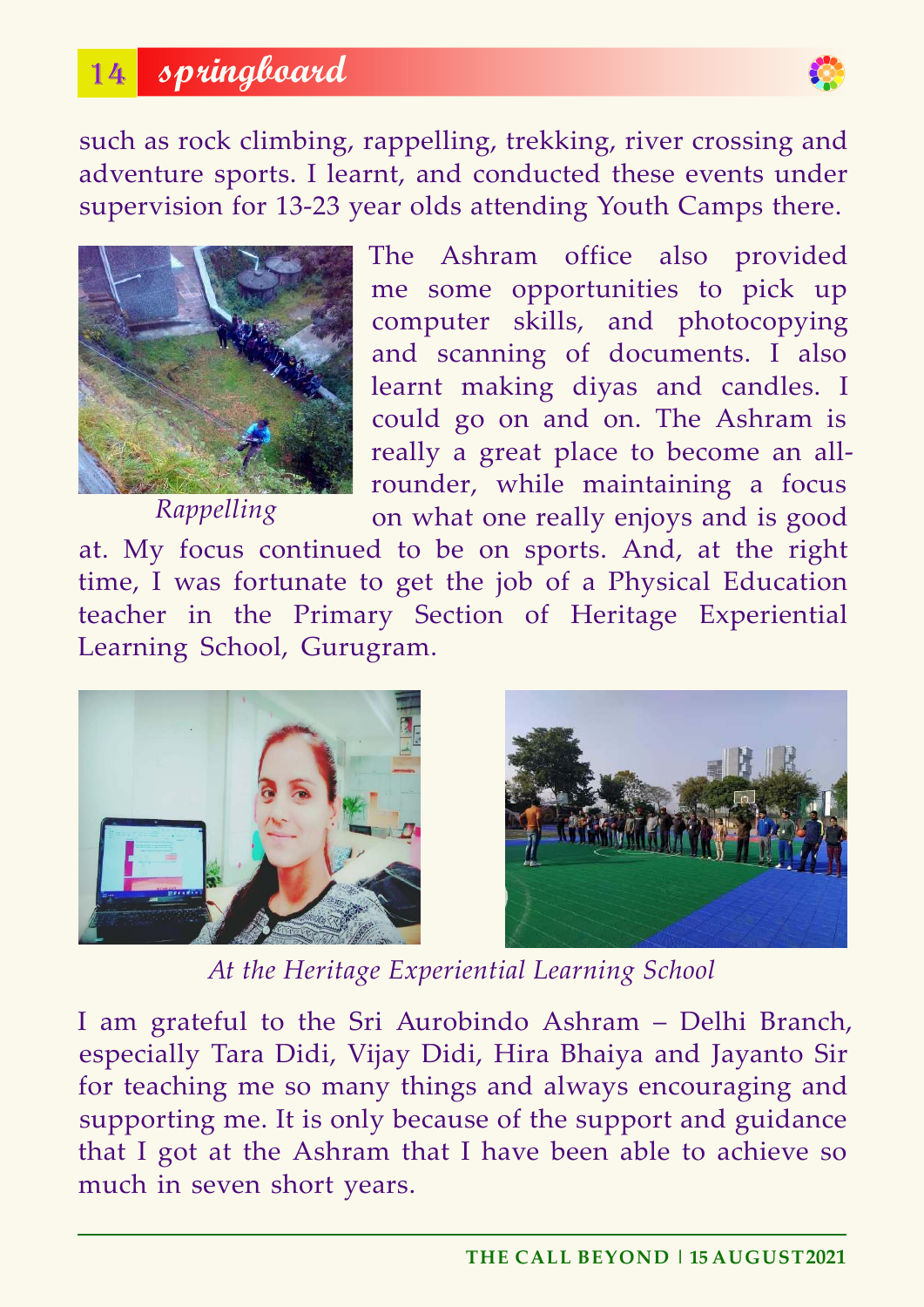

#### **his Presence is Enough\***



IN the presence of those who are integrally Thy servitors, those who have attained the perfect consciousness of Thy presence, I become aware that I am still far, very far from what I yearn to realise; and I know that the highest I can conceive, the noblest and purest is still dark and ignorant beside what I should conceive. But this perception, far from being depressing, stimulates and strengthens the aspiration, the energy, the will to triumph over all obstacles so as to be at last identified with Thy law and Thy work.

Gradually the horizon becomes distinct, the path grows clear, and we move towards a greater and greater certitude.

It matters little that there are thousands of beings plunged in the densest ignorance, He whom we saw yesterday is on earth; his presence is enough to prove that a day will come when darkness shall be transformed into light, and Thy reign shall be indeed established upon earth.

O Lord, Divine Builder of this marvel, my heart overflows with joy and gratitude when I think of it, and my hope has no bounds.

My adoration is beyond all words, my reverence is silent.

*The Mother ('Prayers and Meditations', prayer dated 30 March 1914)* 

*For a 20-minute video, 'The Mother on Sri Aurobindo', please go to:*  https://www.youtube.com/watch?v=ygbnsufwVgM

*\*Title given by the editor*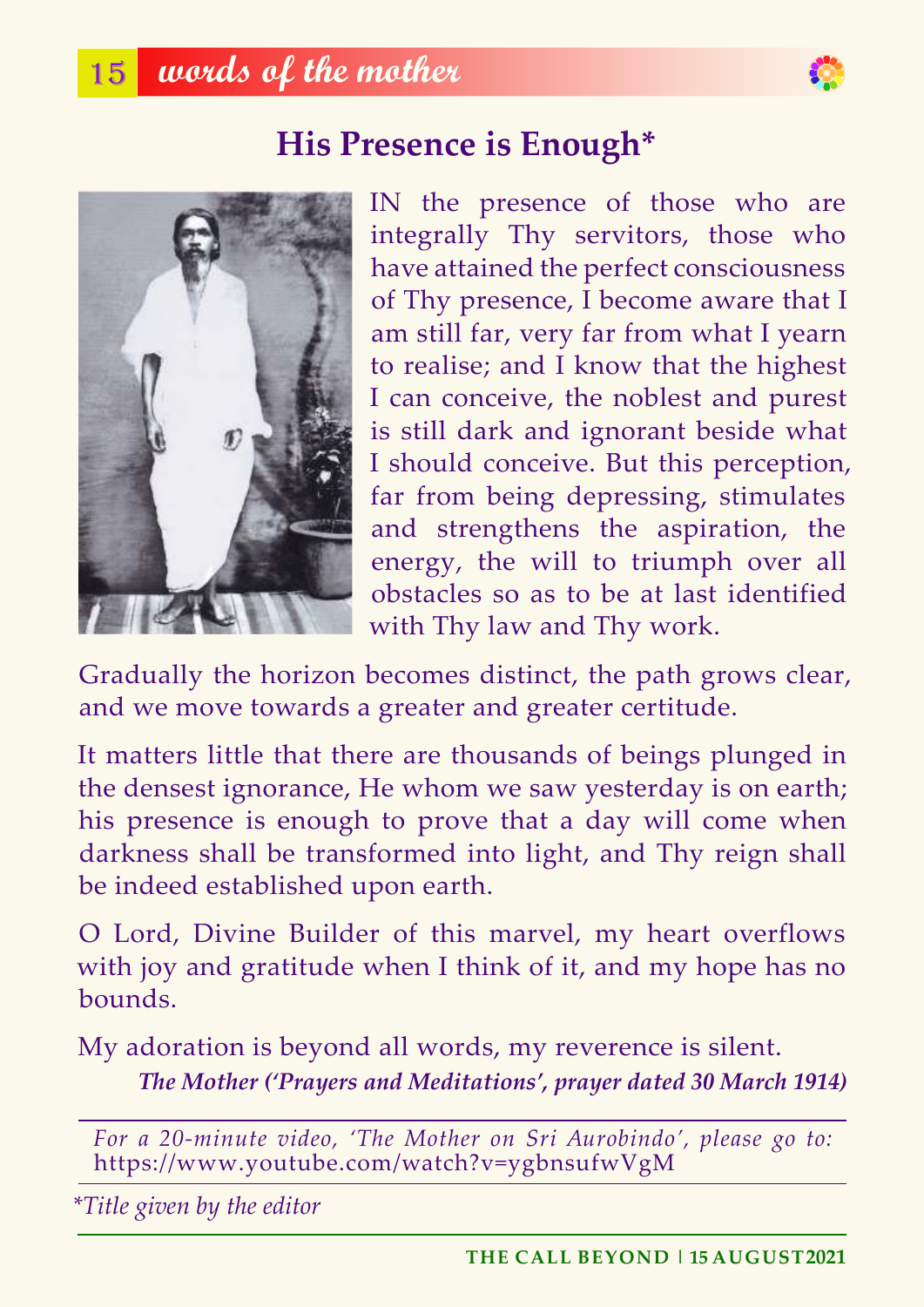

#### **Three Conditions for Divine Living\***

It is then by a transformation of life in its very principle, not by an external manipulation of its phenomena, that the integral Yoga proposes to change it from a troubled and ignorant into a luminous and harmonious movement of Nature. There are three conditions which are indispensable for the achievement of this central inner revolution and new formation; none of them is altogether sufficient in itself, but by their united threefold power the uplifting can be done, the conversion made and completely made. For, *first*, life as it is is a movement of desire and it has built in us as its centre a desire-soul which refers to itself all the motions of life and puts in them its own troubled hue and pain of an ignorant, half-lit, baffled endeavour: for a divine living, desire must be abolished and replaced by a purer and firmer motive-power, the tormented soul of desire dissolved and in its stead there must emerge the calm, strength, happiness of a true vital being now concealed within us. *Next*, life as it is is driven or led partly by the impulse of the lifeforce, partly by a mind which is mostly a servant and abettor of the ignorant life-impulse, but in part also its uneasy and not too luminous or competent guide and mentor; for a divine life the mind and the life-impulse must cease to be anything but instruments and the inmost psychic being must take their place as the leader on the path and the indicator of a divine guidance. *Last*, life as it is is turned towards the satisfaction of the separative ego; ego must disappear and be replaced by the true spiritual person, the central being, and life itself must be turned towards the fulfilment of the Divine in terrestrial existence; it must feel a Divine Force awaking within it and become an obedient instrumentation of its purpose.

*Sri Aurobindo ('Synthesis of Yoga', p. 166, SABCL edition)*

*\*Title given by the editor*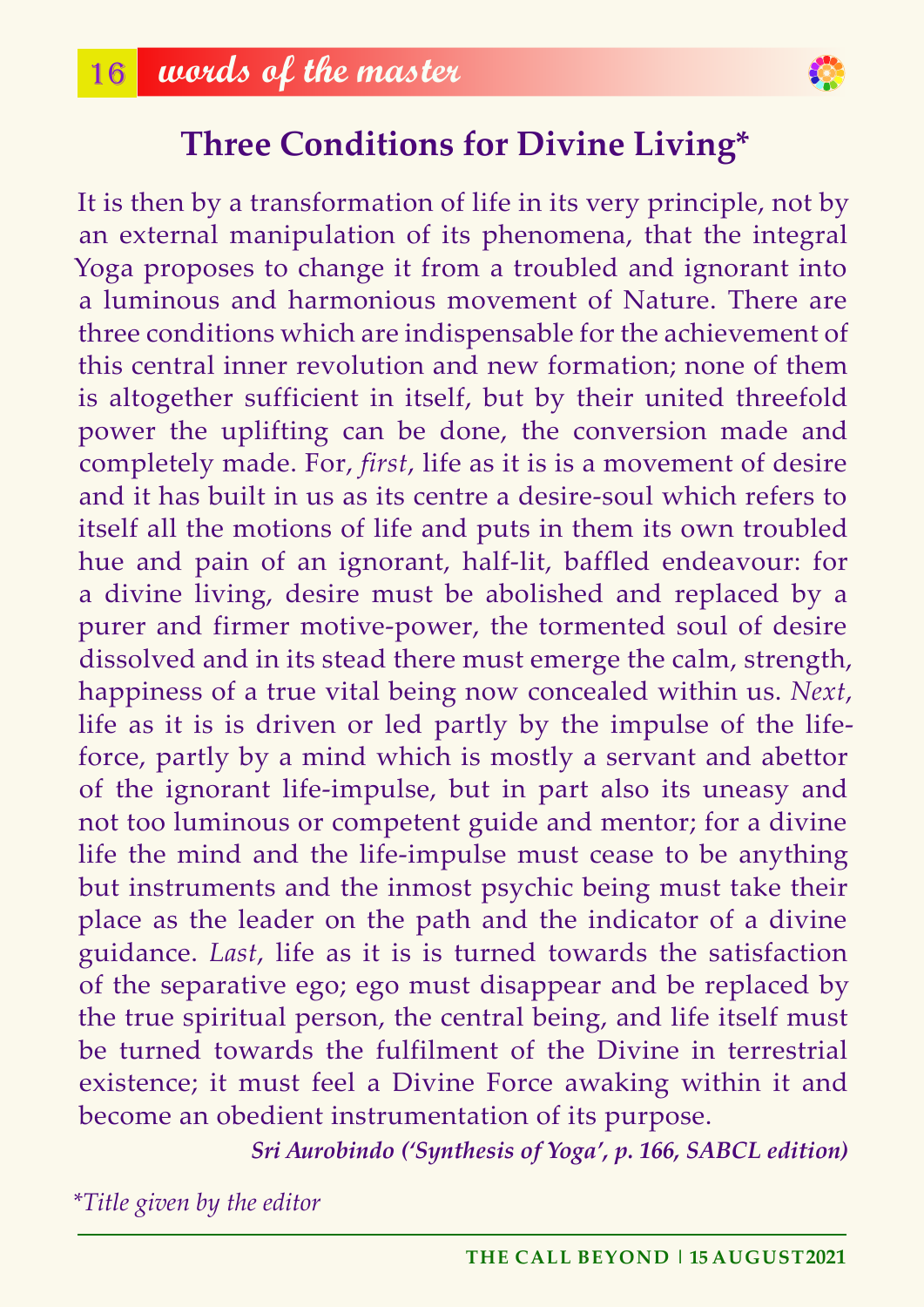

# **From a Bhakta**

*(Written on Sri Aurobindo's Birth Anniversary)*

*By Mary (Angel) Finn*

*Aurobindo, Aurobindo you are my Lord, you are my life. I offer up my daily work and offer up my strife.*

*You have made me strong in many ways, you've made me see my soul. I have a lot of love to give while following my goal.*

*In days to come I will try my best to keep you in my mind. The path is hard sometimes in life, but on you are so kind.*

*So as I follow you my Lord in spirit and in pride, I will love you and I hope to be forever at your side.*

*Reproduced from The Call Beyond, Vol. 21, No. 1, p. 34, 1996*

*Editor's comment:*

*Mary (Angel) Finn is a devotee who lives in Boston, Massachusetts, USA.*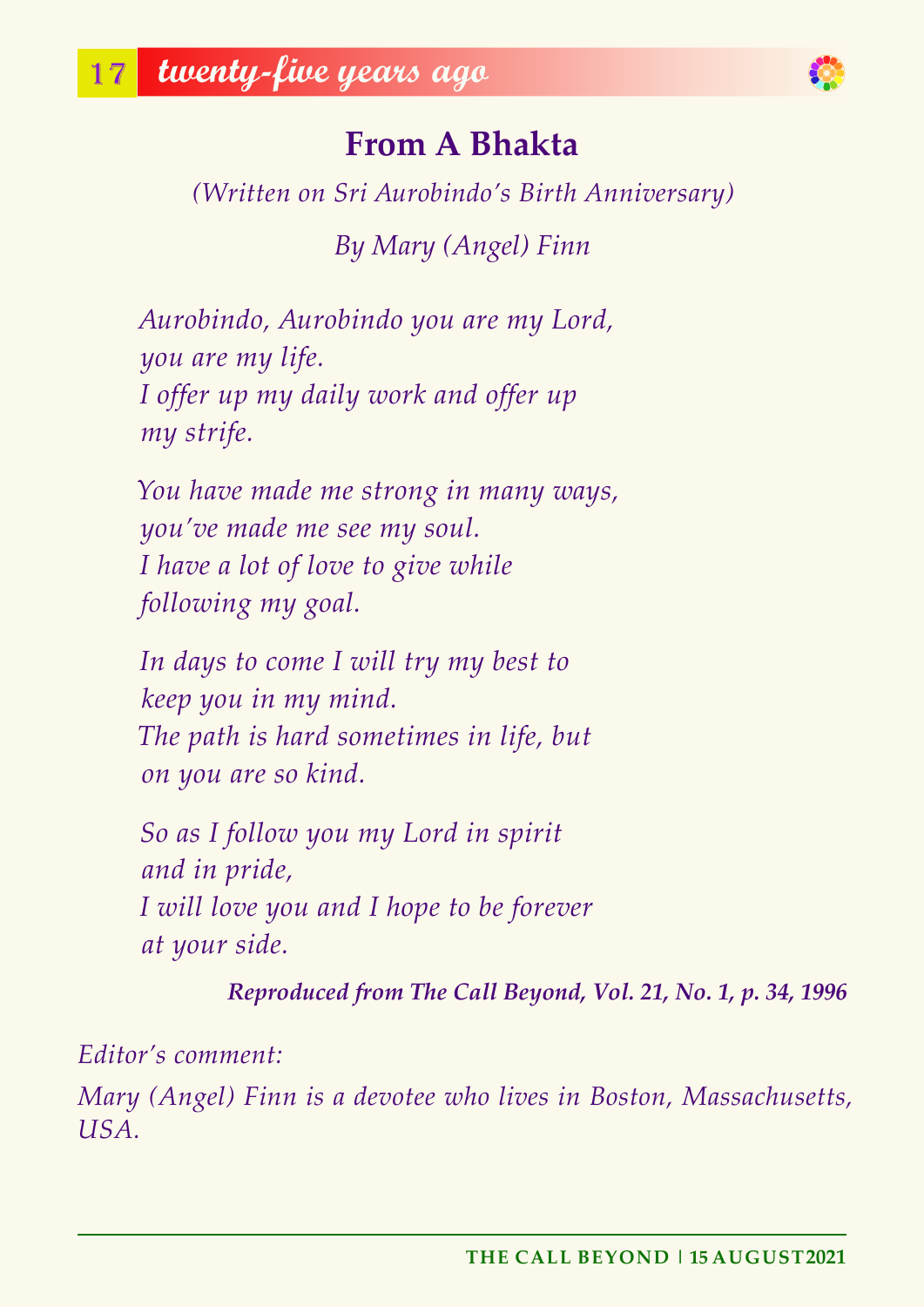

#### **horse Sense Makes Sense**

*Good is latent in every living thing and simply needs to be called into active expression through the gracious application of respect, sympathetic understanding, gentleness and love.*

*J. Allen Boone*

#### Sweet Children of the Sweet Mother,



There was an American writer, J. Allen Boone (1882-1965), who was an animal lover. He discovered that all animals are basically kind, and if we treat them with love, respect and understanding, these feelings are perceived by the animals, they reciprocate these

feelings, and it becomes possible to have communication with them – using for the purpose a thought, physical touch and words.



J. Allen Boone *(Source: Wikipedia)*

Once Allen Boone met the chief of a nomadic Arab tribe, called Bedouins. This Bedouin chief was known for raising worldfamous Arabian horses and camels. Boone asked him the secret of his success with these animals. The secret lay in the way he thought about them. The Arab was sincere in his love and respect for the animals, and had a sense of fellowship with them. He gave the animals "a mental and spiritual rating equal with his own. He regarded

them as 'celestial creatures', and he never spoke of one of them without in some way paying tribute to the divine qualities within it." It was remarkable how the Arab chief took care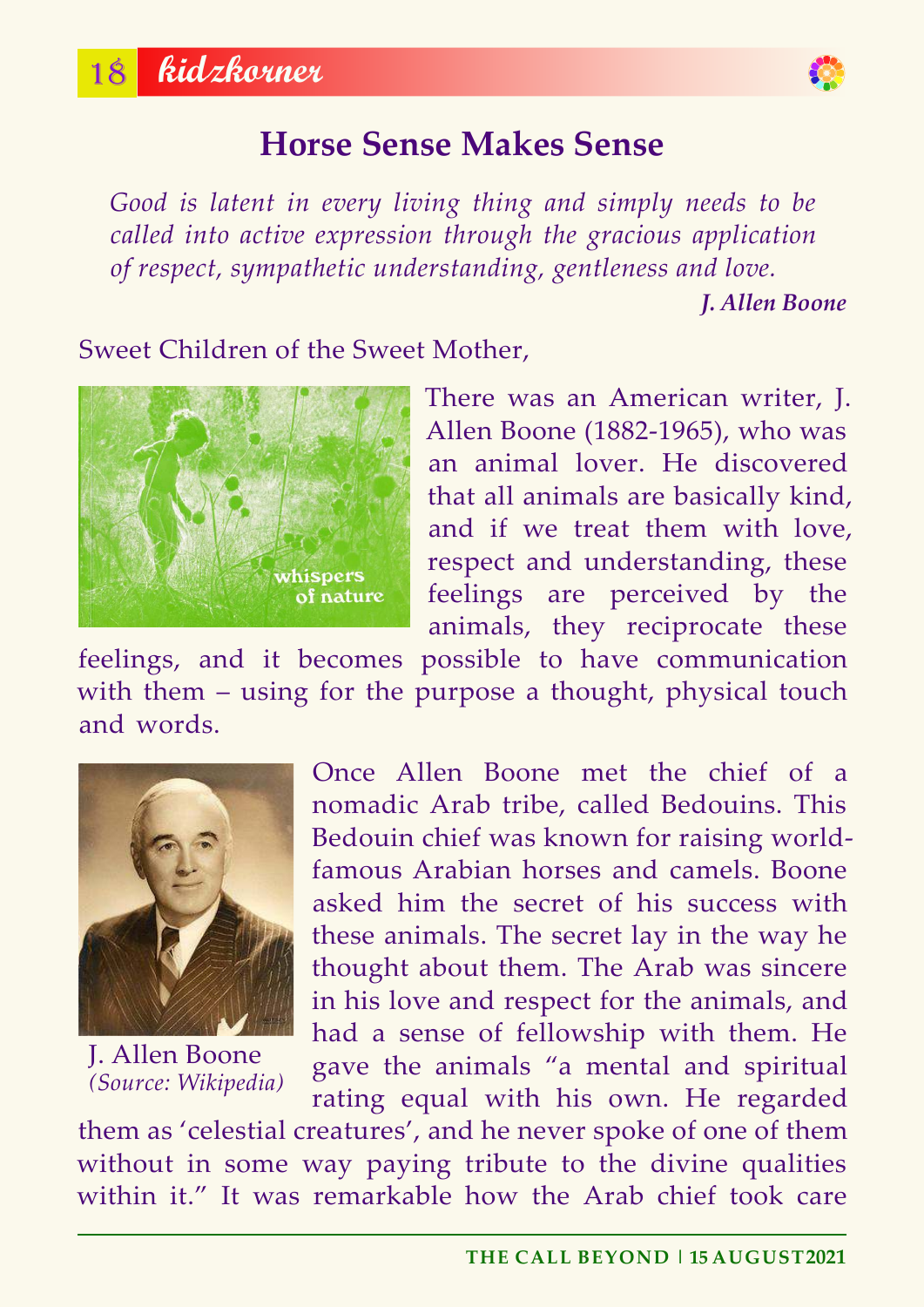

of pregnant animals. When a female horse was pregnant, he spread his prayer rug near the four-legged mother, and spent as much time as many times a day as possible on that rug. He would read to the mare and her unborn colt, pray and meditate with them. That explained "the exceptional looks, intelligence, disposition, achievements and popularity of the chief's horses and camels." Creating a sacred and soothing atmosphere around a pregnant woman also has a very favourable effect on the baby she would give birth to. But not many pregnant women and their families take the type of pains that the Arab took for his pregnant animals.

The Mother, while talking to the women of Japan, had said around 1918, "True maternity begins with the conscious creation of a being, with the willed shaping of a soul coming to develop and utilize a new body. … To bear a child and construct his body almost subconsciously is not enough. The work really commences when, by the power of thought and will, we conceive and create a character capable of manifesting and ideal. And do not say that we have no power for realising such a thing."

We shall continue this dialogue month after month. In the meantime, do two things. *First*, keep your ears open to the whispers of the intelligence hidden in all the plants and animals in your surroundings. *Secondly*, if you have any questions, please send an e-mail to callbeyond@aurobindoonline.in.

With love, CB

*(Based on* Whispers of Nature*. Edited by Vijay. Pondicherry: Sri Aurobindo Society, 1981, pp. 59-60.)*

#### **References**

https://en.wikipedia.org/wiki/J.\_Allen\_Boone

The Mother: *Words of Long Ago*. Pondicherry: Sri Aurobindo Ashram, Fourth edition, 1994, p. 115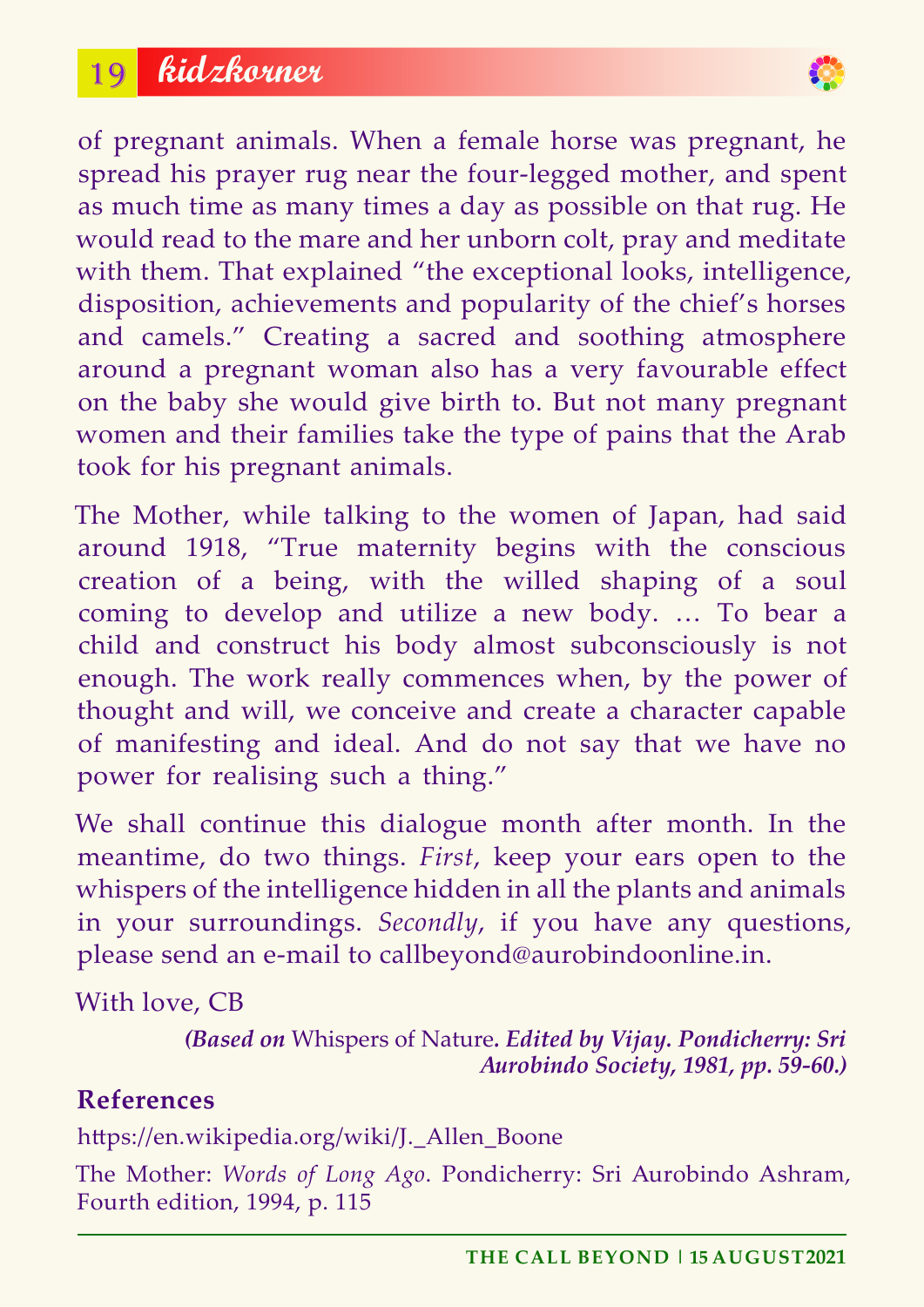

*In this column, we try to answer three types of questions: those related to spiritual quest ('aspiring high'); those related to psychological issues ('feeling low'); and those related to physical health ('frailties of the flesh'). It is needless to say that the identity of the person asking the question is kept confidential if the question is about a sensitive issue. The questions may be sent to callbeyond@aurobindoonline.in.*

# **Reflections on Introspection**

#### **R wants to know:**

What is the difference between reflection and introspection?

#### **answer:**

Reflection is primarily an externally-stimulated mental exercise; introspection is generally the sequel to a self-created stimulus, and goes deeper and higher than the intellect.

Reflection is the response to a stimulus generated by the environment, which means that the trigger for reflection originates outside the individual. During the reflection, the individual processes the input to analyse it, understand it, extrapolate from it, and to learn from it. Reflection is fruitful in itself, but also helps in deepening what has been learnt from the experience. As a result of reflection, the lesson lasts longer, and the person finds it easier to apply it in life at the right moment quickly, without having to spend much time on laborious and time-consuming analysis in terms of pros and cons, profit and loss, risk and benefit.

For introspection, the starting material is generally selfcreated. The person may examine his thoughts, feelings or actions in light of standards that he has set for himself. As a person evolves spiritually, the standards that he sets for himself become more stringent. For example, at a certain level of spiritual evolution, thinking of doing something wrong may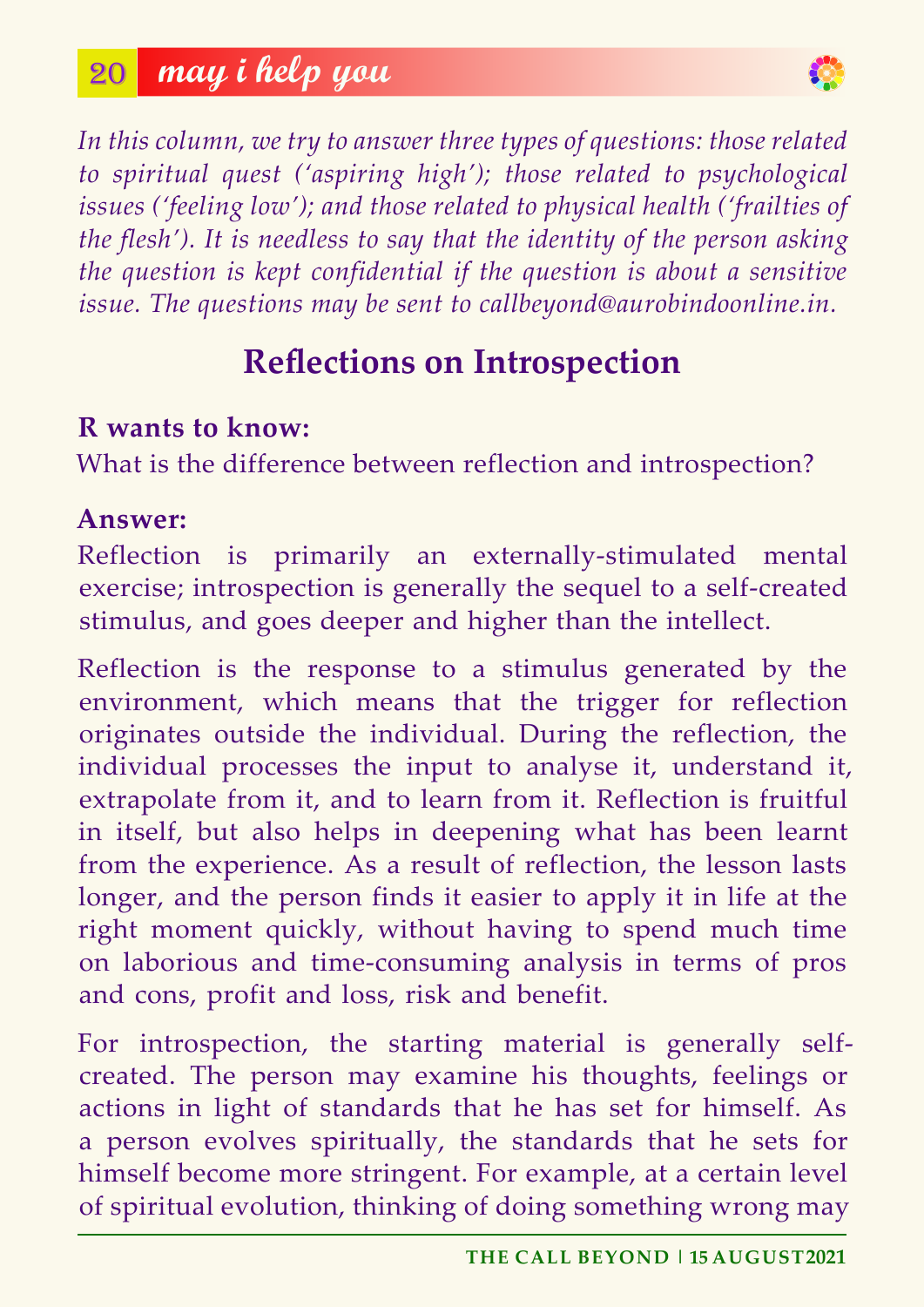

be acceptable but actually doing it unacceptable. At a level higher than that, the thought itself becomes unacceptable. At a certain level of spiritual evolution, lust for one's wife may be acceptable, but for any other woman unacceptable. At a level higher than that, lust for one's wife also becomes unacceptable. At a certain level of spiritual evolution, only taking an object that does not belong to us is theft. At a higher level than that, even the desire to possess that object becomes theft. At a still higher level, accepting something that has not been given to us wholeheartedly is also theft. And, what we take thus need not be money or an object. Asking someone for his time, effort or love, and accepting it even if it is not given willingly, also becomes a subtle form of theft. Introspection essentially consists of the inner churning that goes on in a person's mind for evaluating his own actions or intentions in terms of his current standards of right and wrong. The inner turmoil has, or at least should have, the effect of raising the person's standards to a higher level; that is one of the ways a person evolves spiritually.

Reflection is good preparation for developing the habit of introspection. That is why, reflection is an important component of good schooling. By encouraging the children to reflect on events and actions in everyday life, in history and in fiction, the teacher prepares the ground for honest introspection by the children as they grow into adulthood.

*There are four main lines which Nature has followed in her attempt to open up the inner being, – religion, occultism, spiritual thought and an inner spiritual realisation and experience: the first three are approaches, the last is the decisive avenue of entry.*

*Sri Aurobindo ('The Life Divine', SABCL Edition, p. 860)*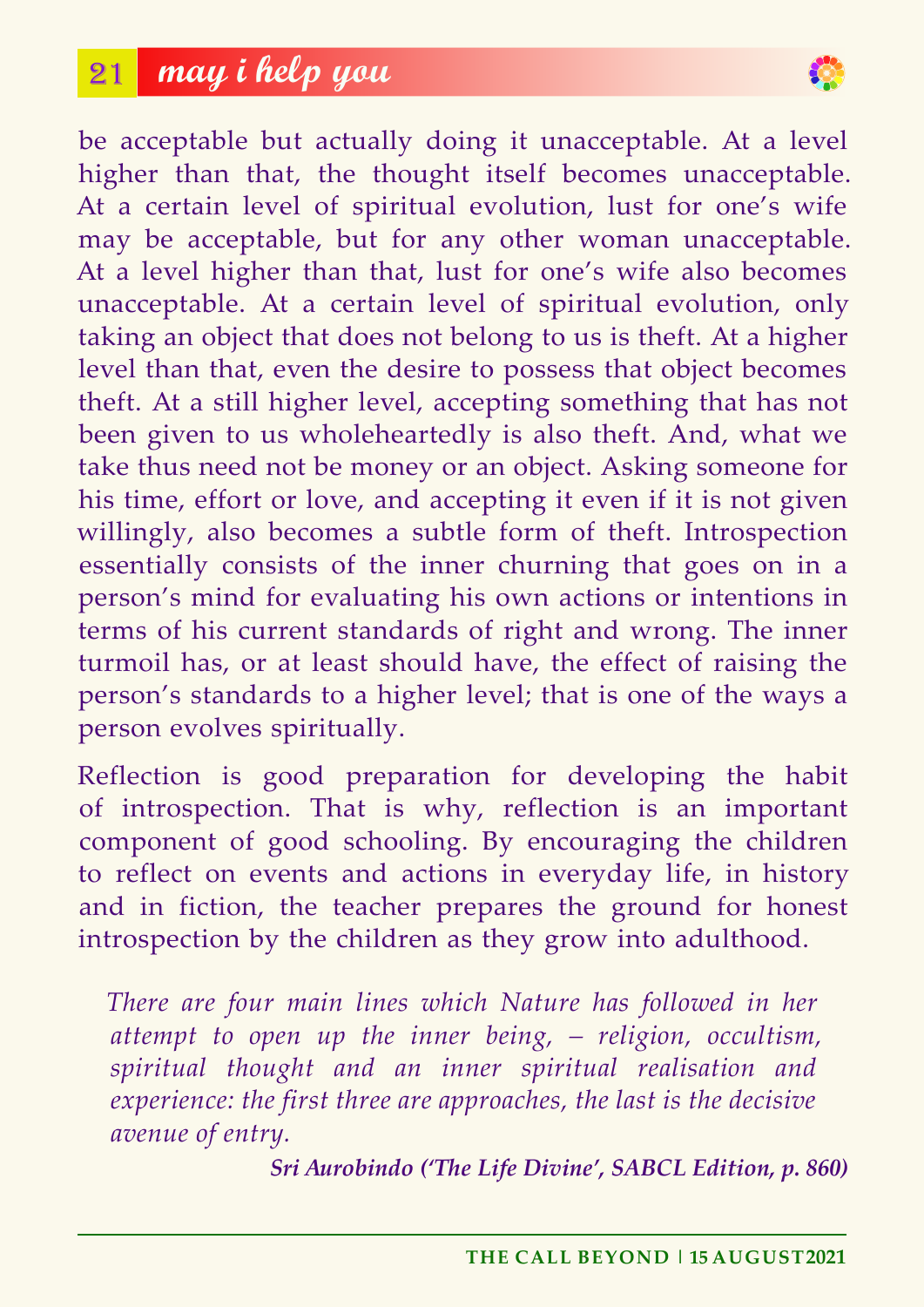

# **The Joy of Sharing**

*Imperfect is the joy not shared by all. Sri Aurobindo ('Savitri', Book 11, line 567)*



*The hug that the world hugged (Reuters photo)*

On the ninth day of the Tokyo Olympics, the high jump final made headlines, not for setting a new record, but for the way Mutaz Essa Barshim (Qatar) and Gianmarco Tamberi (Italy) ended up sharing the gold medal. Both Barshim, 30, and Tamberi, 29, had cleared the 2.37 metres on 8 August 2021. Instead of attempting a jump-off to decide the winner, Brashim asked the official there whether they could share the gold medal. When the official said yes, Brashim turned to Tamberi and said, "History, brother," and the two hugged each other. Double joy for both: the joy of the gold medal, and the joy of sharing.

*One hug always equals two… One for them and one for you.*

*-Aine Belton*

*(Based on a news item in the Indian Express, 3 August 2021. Source:* https:// indianexpress.com/article/olympics/mens-high-jump-final-theending-was-nothing-short-of-a-fairytale-7435293/*)*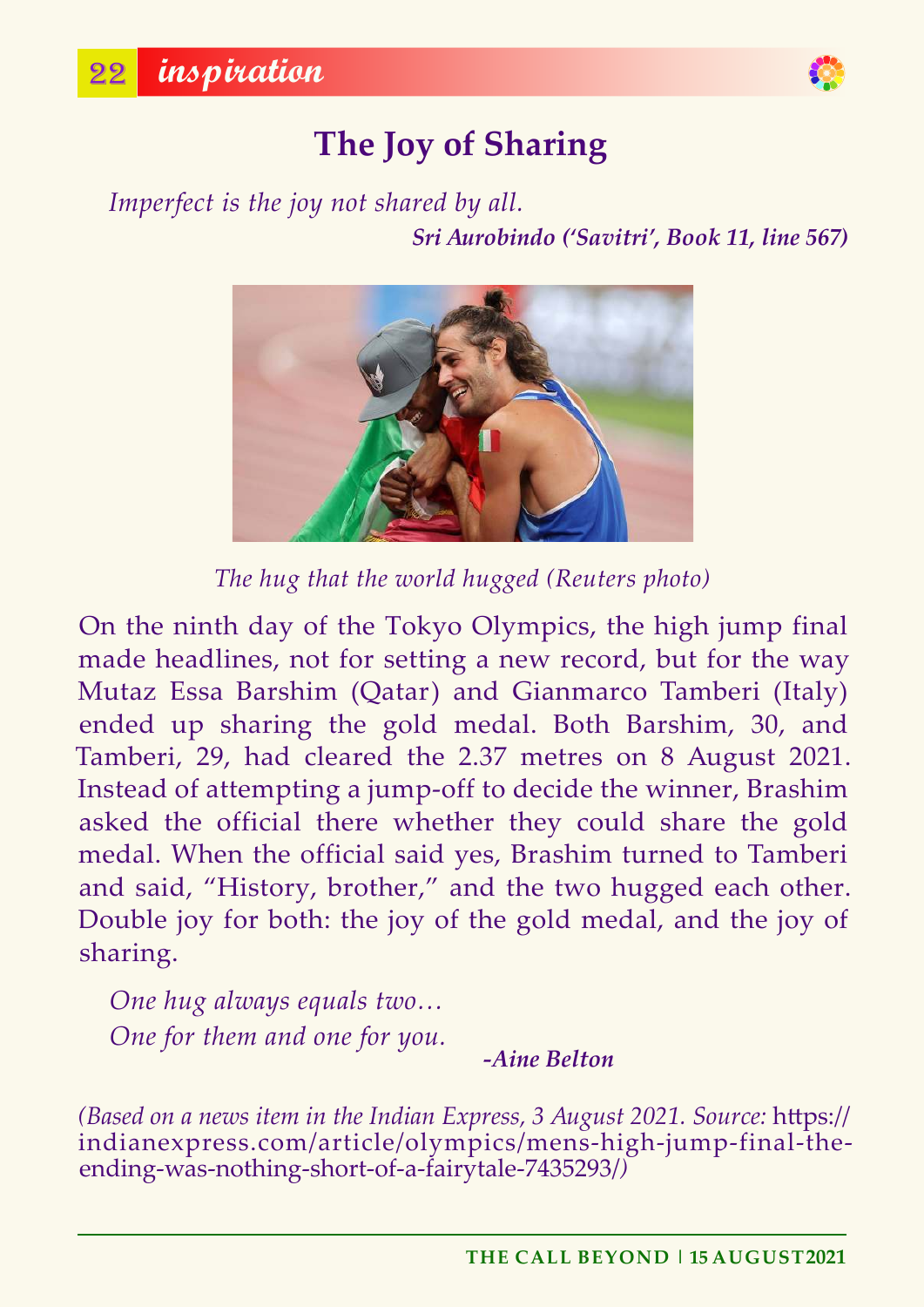

#### **Feedback and Encouraging Words**

#### **Birthday Greetings**

Delight is the word when you meet your guide and the one person who is the epitome of social work. Our own Tara didi @ Sri Aurobindo Ashram- Delhi Branch. Vibrant and energetic at 85. Love her spirit and her dedication.

*Sabita Bhatia (in a FaceBook post on Tara Didi's Birthday, 5 July 2021)*

#### **Feedback on an On-line Discussion**

Dear Dr. Bijlani,

I just wanted to write to thank you for meeting with me. I thoroughly enjoyed our conversation and greatly appreciate your willingness to reflect deeply on numerous disparate aspects of Hinduism and Indian culture in response to my questions. I now feel that I have a substantially better understanding of the topic. We look forward to presenting to the rest of our class next week. I can confidently say that our presentation would not be the same without your significant contributions to what we have learned.

*Jason (White) Student, Chapman University, California, USA (in an email dated 19 July 2021)*

#### **In Praise of the Exhibition, 'The Divine Signature'**

It is a wonderful expression of creativity. *Dr. Rajan Welukar Vice-Chancellor, Auro University, Surat (comments in the Visitors' Book, 21 July 2021)*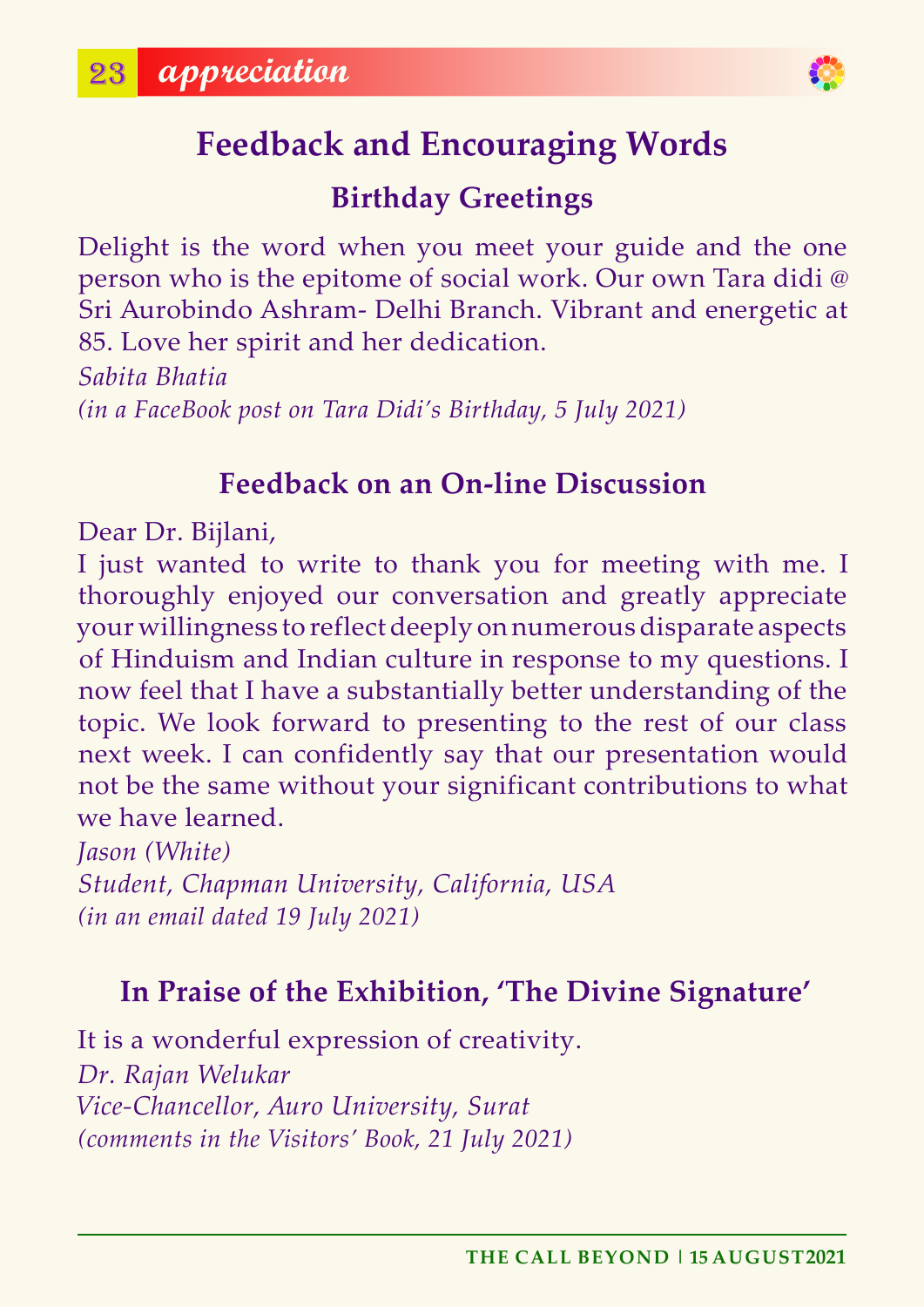

#### **Contact us**

Our quarterly magazine in Hindi, *Sri Aravind Karmadhara*, is also available on-line now, and may be viewed on our website www.sriaurobindoashram.net.

For a free subscription to *Sri Aravind Karmadhara,* please send an e-mail to sakarmdhara@gmail.com

To get *The Call Beyond* online regularly, month after month, please send an e-mail to: callbeyond@aurobindoonline.in

To learn about the recent and forthcoming activities through the Ashram's e-magazine, *Realization*, send an email to: callbeyond@aurobindoonline.in

Please follow a simple two-step process:

- 1. Subject: Subscribe
- 2. Click on Send

If you subscribe either to *Realization*, or to *The Call Beyond*, you will start receiving, month after month, both the magazines.

For information about Auro-Mira Service Society and the Kechla project, please visit the website www.auromira.in

Get in touch with Sri Aurobindo Ashram – Delhi Branch on:

**our website:** www.sriaurobindoashram.net

**youTube:** https://youtube.com/sriaurobindoashramdelhibranch

**Facebook:** http://facebook.com/sriaurobindoashramdelhibranch

**Instagram:** https://www.instagram.com/sriaurobindoashramdelhibranch

**Twitter:** https://twitter.com/saadelhibranch